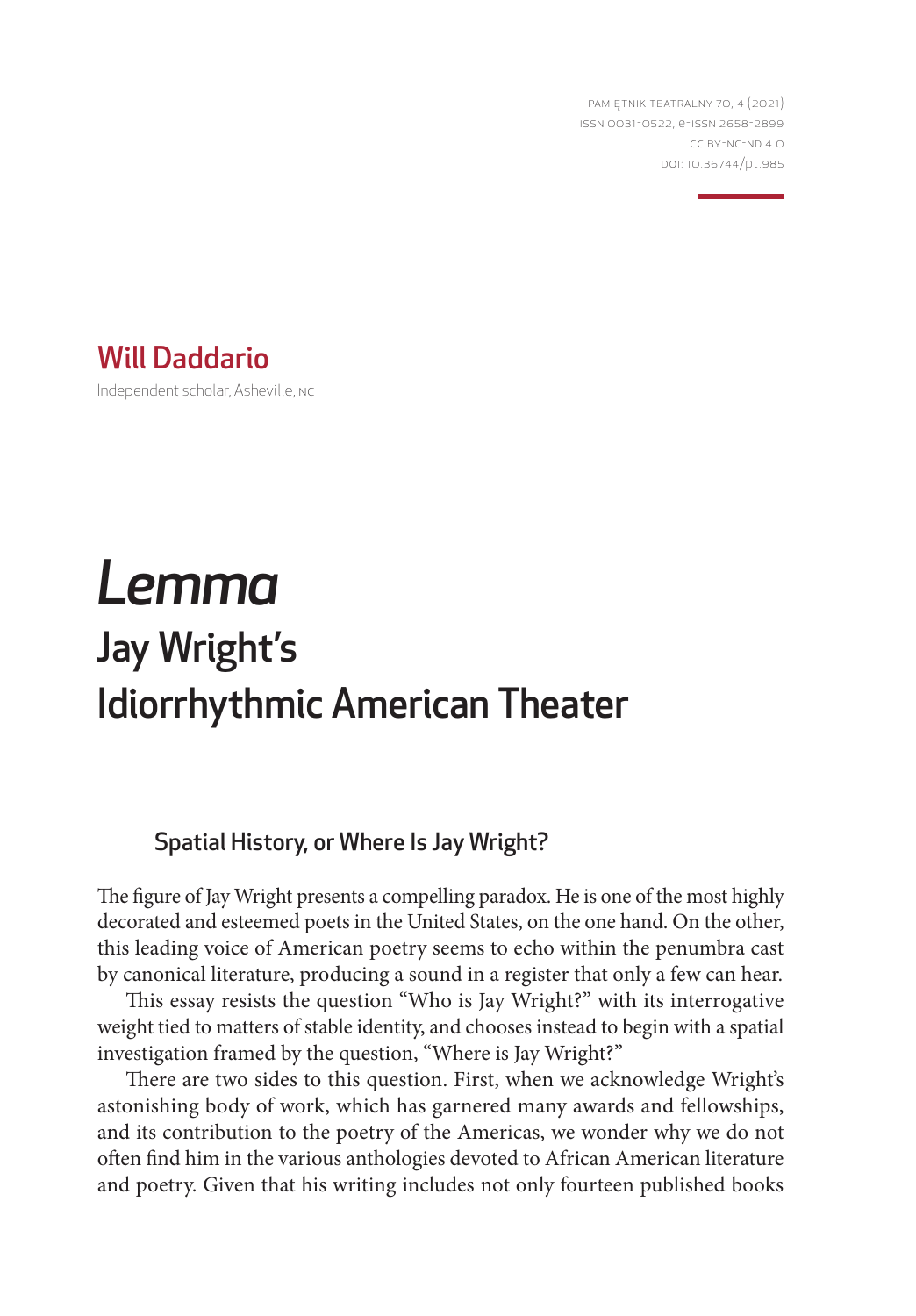of poetry but also more than fifty dramatic works for the theater, we might also puzzle over Wright's absence in *The Kenning Anthology of Poets Theatre* (2010), a volume that specifically seeks to shine light on neglected, hard-to-classify works for the theater by poets in the twentieth century. In other words, when we seek to build a historiographic dossier for Jay Wright, we look for his presence only to ask, "Where is he?" Or, to rephrase the main question as an answer: Wright is absent from the history of Black theater in the United States.

Here, however, I choose to negate that version of the question as well as the statement formed in the question's declarative mode. This constitutes a negation of the negation, insofar as I mark the perception of Wright's historiographic absence but counter it with a clear yet also oblique answer. Where is Jay Wright? He is somewhere else. His is a present absence. He is off conjuring the unthought. He's making new ground for himself. He's producing territory, a territory formed through a unique rhythm of thought and language.

My approach here is not strictly dialectical, but the deployment of the negation of a negation helps to frame the paradox of the living, historical figure of Jay Wright. He is not anthologized with other thinkers from the Black Arts Movement (BAM), for example, because he left that scene. Historians are right, therefore, to exclude him from that group. Likewise, despite the fact that he is both poet and playwright, his absence in anthologies of poets' theater is acceptable, for Wright's musical dramaturgy and the staggering breadth of his source material make of his theatrical work something as yet to be explored in both mainstream- and fringetheater environments. Thus, Wright's seeming absence and his identity as the poet not anthologized by canonical publications deserves to be rectified not through an alternative historical narrative that would prove how he was or should have been there all along; rather, his absence transforms into a negative presence, one very much *not* operating within canonical territory. My proposal is to negate the underlying premise that he ought to be remembered as a Black American poet (understood as an individual belonging to the set of people known as members of the Black Arts Movement, for example) in order to visit the world he made, and is currently making, on his travels. This world is America, too, but is dissonant when heard alongside the America of BAM and the Black Power Movement. Where is Wright? He's here, in his theater, making America.

Treating *Lemma* (2007)<sup>1</sup> in this essay as a work of dramatic literature rhythmically producing territory leads to my primary historiographic maneuver. Overall, I perform a double procedure. I will demonstrate how Wright's work constitutes a historiographic intervention through his arrangement of texts and the methods he deploys to reveal the entanglement of thought systems typically kept apart by

<sup>1</sup> Jay Wright, *The Dramatic Radiance of Number: Selected Plays of Jay Wright*, vol. 1 (Chicago: Kenning Editions and Every house has a door, forthcoming in 2022).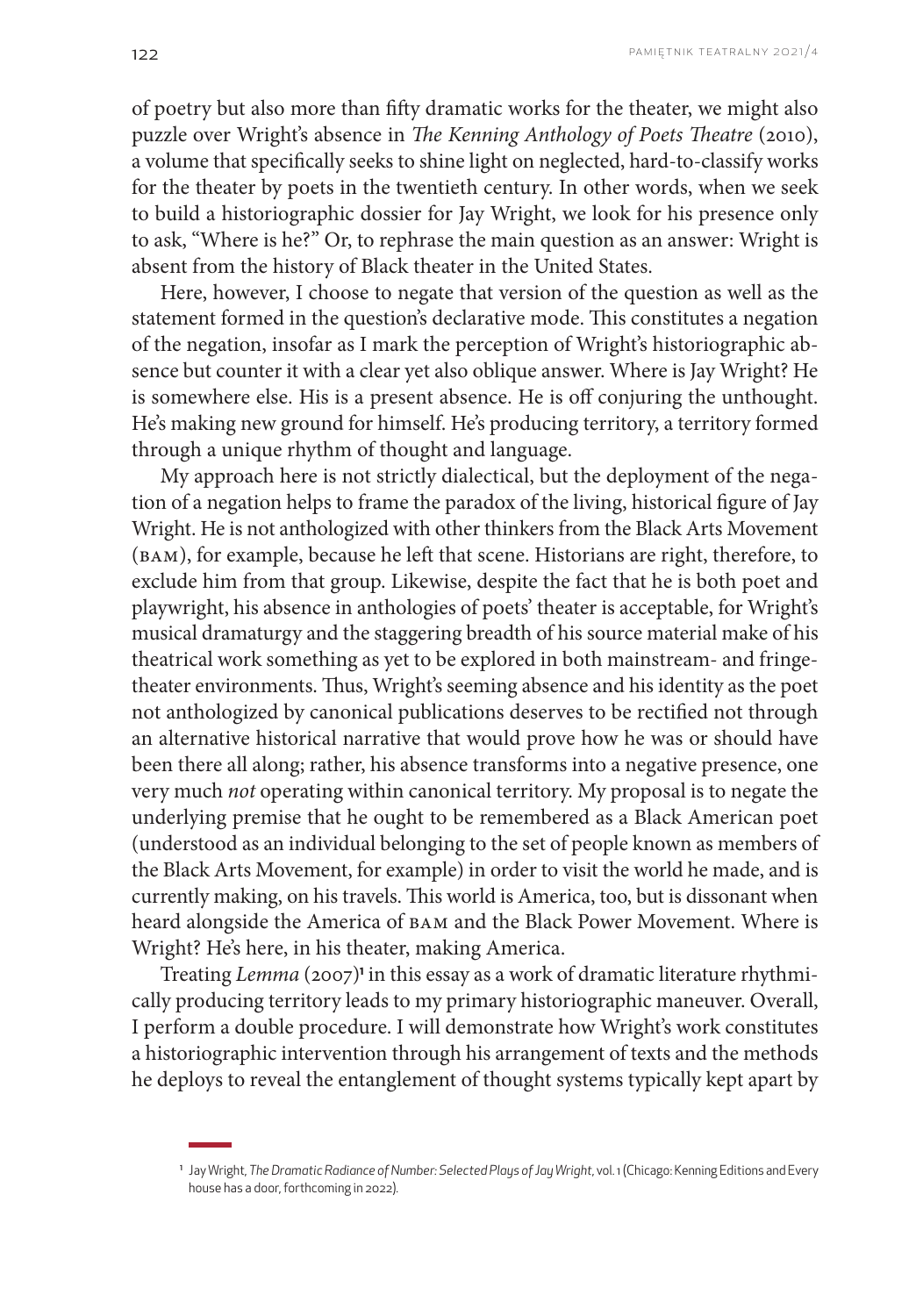academic disciplines. At the same time, I want to forward my claim that Wright's art of arrangement allows his audience (i.e., us) to reflect upon ways in which individuals make themselves out of others' texts and memories, an act of making that ultimately reveals a tangle of intersubjective selves. These selves are not formed from historical certainties; neither are they themselves static in the present. They exist only through their performance. After Wright, to think "American theater" is to think America as the product of a historiographic operation of arrangement and enaction.

# Meeting Wright on His Ground

*Lemma* builds on an undeniable ritual framework—though "ritual" here carries a precise meaning. Wright's essay "Desire's Design, Vision's Resonance: Black Poetry's Ritual and Historical Voice" (1987) names "a process of separation, transition and incorporation" in the poetry of Christopher Okigbo placing "the poet on the mystic blade."<sup>2</sup> Such a process, also called "ritual," is found in contemporary Black poetry where it shows itself as a mode of knowing the world marked by the valorization of both human intellectual and emotional capacity, the incorporation of multiple forms of historical knowledge (from myth to science), and the tendency to dig beneath one's historical situation to uncover the profound pain and joy that grows there. Such ritual is prevalent in the poetic tradition of Black Americans, as Wright says; yet it is also present in the Afro-Cuban milieu, in cultural remnants of the Gaelic world, and in the theatrical expression of the ancient Greeks, to name but a few specific sites. Thus, the play's ritual form, that is, the way in which historically transmitted linguistic and gestural codes unite the characters with their ancestors while simultaneously preparing the ground of the present for new growth, is not a strictly religious or spiritual undertaking. It is something marked most dominantly by the precise cut it makes in the here and now. This cut—brought to mind by the phrase "poet on the mystic blade"—severs a ritual's performers from the mundanity of the contemporary moment while also suturing those performers to a trans-historical network of people, places, objects, and beliefs that collaborate in the epistemology of a given culture. This dual cut, emerging as both sever and suture, helps to maintain or restore order to the world, though this act of ordering cannot be understood outside the notion of change and transformation. Order and the disorder of transformation fuse through ritual activity, and the success of this fusion relies greatly upon theater's

<sup>2</sup> Jay Wright, "Desire's Design, Vision's Resonance: Black Poetry's Ritual and Historical Voice," *Callaloo,* no. 30 (Winter 1987): 23,<https://doi.org/10.2307/2930633>.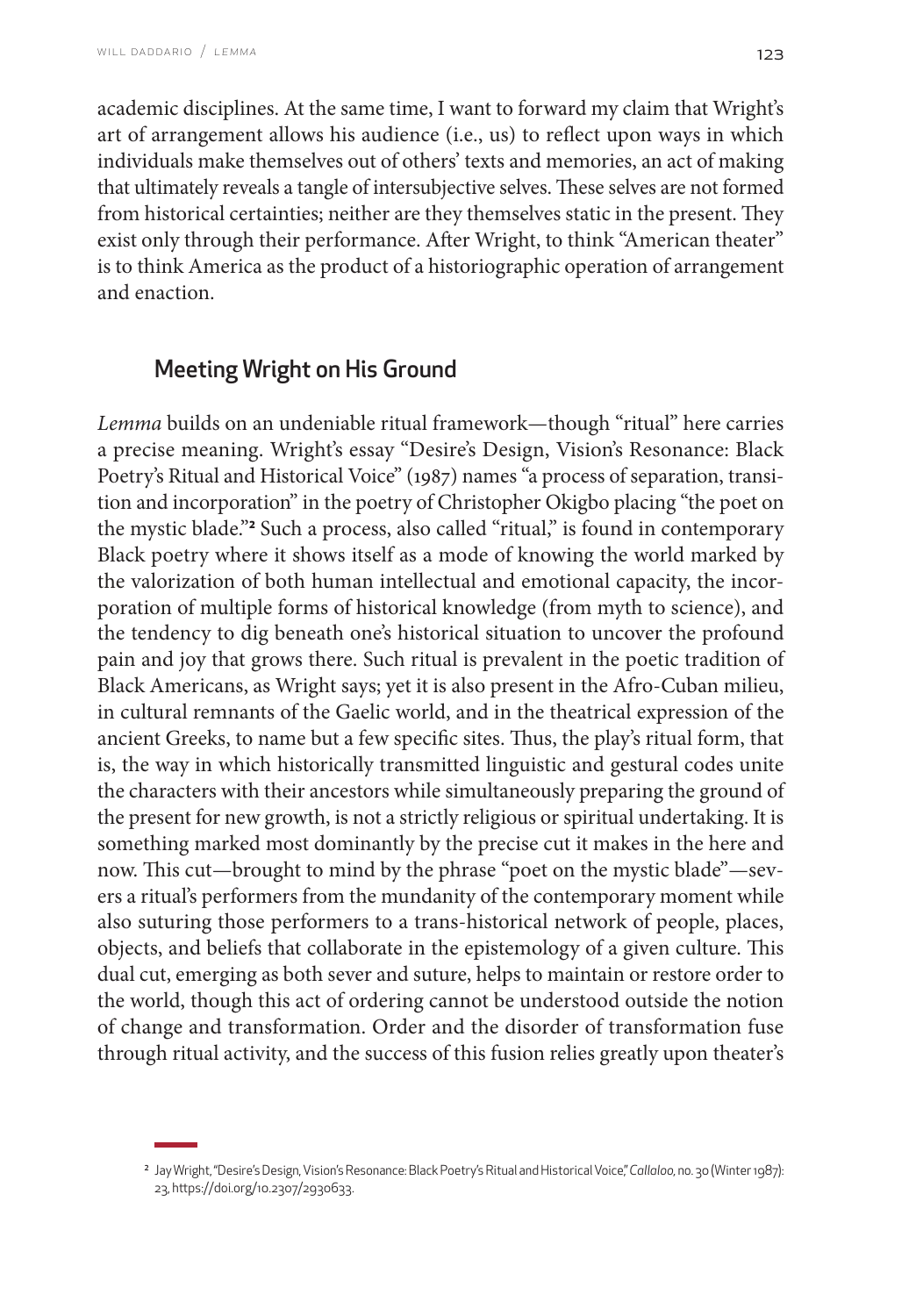effervescent quality, the way theater accommodates both scripted realities and performers' improvisations.

*Lemma* begins to come into focus as a theatrical container into which Wright transmits a grouping of historical knowledges for the purpose of ritual transformation. To this combination of ideas, I want to add a third ingredient, that of polyrhythm. *Lemma*'s undeniable musical sensibility—audible in the opening scene of "voices," the presence of the agogo throughout the text, the specific focus on the Lydian mode, etc.—emerges from Wright's polyrhythmic *poieses*. Serendipitously, as I was drafting this essay, I received a package from Wright containing his most recent philosophical examination. The topic of this examination is "rhythm," and the thinking presented in the paper outlines a clear concern of the poet: namely, the need to think rhythm without the notions of time and order. Can we, he wonders, think rhythm as spatial and having shape? His question leads to a mapping of rhythm's edge, that place where states of matter transform into something else, something different from what they have previously been. His philosophical questions prompt me to think of *Lemma* as taking place on that edge site of transformation, motivated by a polyrhythmic assembly of shapes of thought typically separated from one another within academic discourse, such as Spanish and Gaelic resonances, Western poetry and African epistemologies, and the forms of Ancient Greek theater and Mesoamerican ritual sacrifice.

Wright's rhythm is something that marks him as distinct from Black Arts Movement poets. Where they, acting as what Larry Neal calls the artistic arm of the Black Power Movement, sought to create a vision of a Black national identity that would free African Americans from the oppression of Whiteness and the institutionalized violence of racism, Wright's poetry taps out what might be called the idiorrhythm of Being. This idiorrhythmy rhymes, in part, with what Deleuze calls the univocity of being:

With univocity, however, it is not the differences which are and must be: it is being which is Difference, in the sense that it is said of difference. Moreover, it is not we who are univocal in a Being which is not; it is we and our individuality which remains equivocal in and for a univocal Being.**<sup>3</sup>**

Wright's particular rhythmic sensibility and musical dramaturgy, however, informed in equal parts by Afro-Cuban jazz, Gaelic myth, Spanish modernism, pre-Socratic philosophy, and other seemingly far-flung reservoirs of cultural expression, sets him apart from Deleuze and asks that we approach his work with an interrogative spirit by continually asking "Where is Wright?," "What is he making?," "How does this all sound?," and "How do we play it?"

<sup>3</sup> Gilles Deleuze, *Difference and Repetition*, trans. Paul Patton (New York: Columbia University Press, 1994), 39.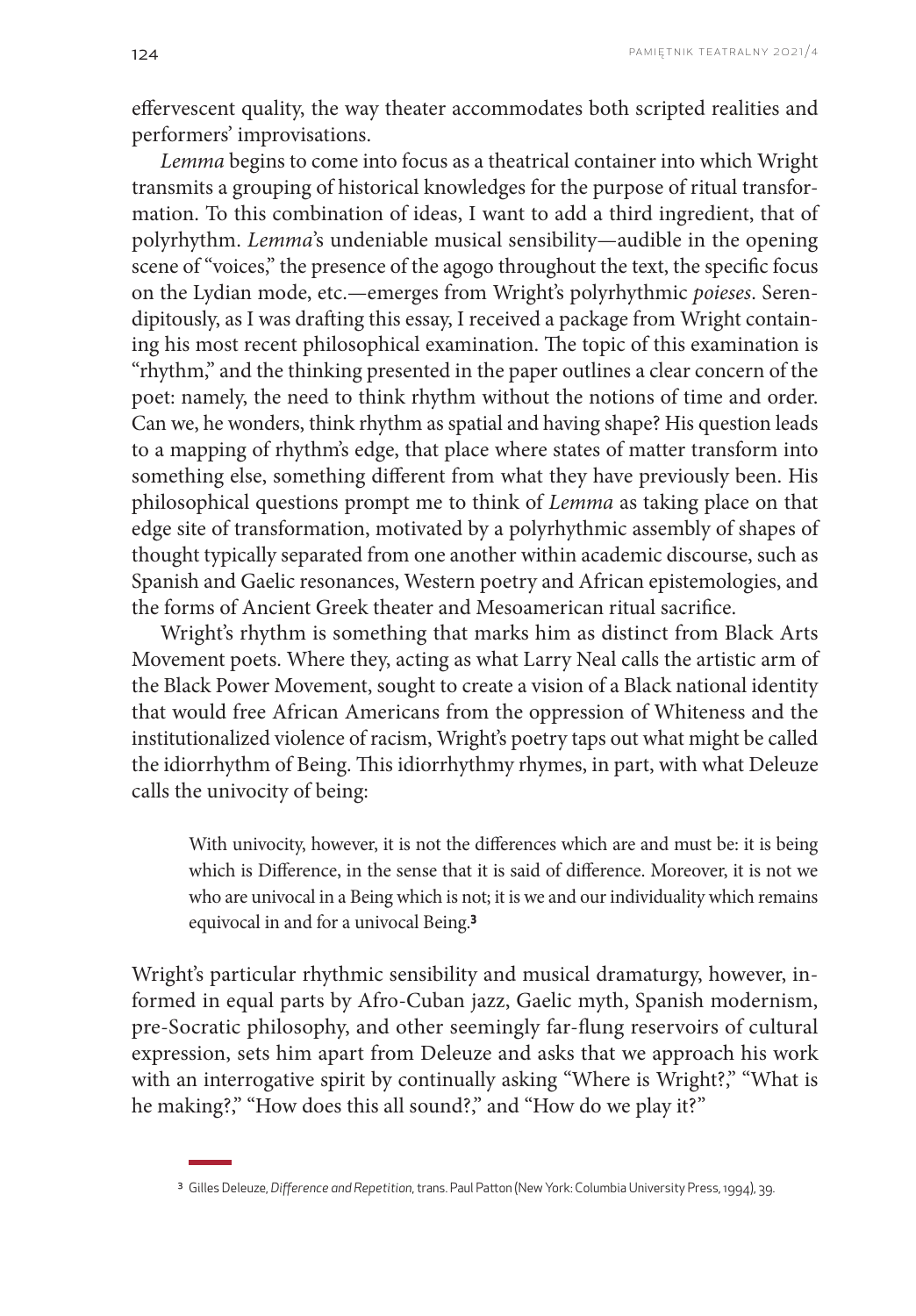Given my particular arrangement of ideas and interpretations up to this point, Wright is hopefully beginning to appear as equal parts poet and historiographer. His plays make a laboratory space, one that should also be called a ritual space, despite the fact that laboratories and rituals are often invoked in completely different settings (or perhaps precisely because of this). That lab-ritual space showcases how multiple entangled systems of thought constitute the notion of self. Key to the creation and transformation of self is the notion of rhythm and its ever-unfolding nature. Throughout this paper, I hint at shifts into the sonic register to intimate that historiography comes close to the art of musical production in the way it arranges historical materials and through its belief in the matter of thought. That is, where musicians (including Wright) feel out the texture of frequencies borne within notes they play, historiographers sense the vibration of thought, the degree to which ideas make material changes to society and to the planet. The more historiographers think of their work in relation to music, the more chances exist to play the past in inventive ways that nevertheless remain tethered to historical material. In my case, and with this essay in particular, I am learning from Wright how to play the score of *Lemma* composed by a wildly diverse body of thought and artistic forms.

# Getting Oriented: Themes and Variations

As I have written elsewhere,**4** I believe that focusing on the "what-ness" of dramatic literature, which corresponds with "what really happened" in certain schools of historical thought, presumes a single, static thing to be found. I look instead to the arrangement of historical material and listen for harmonies and dissonances produced through the playing of specific arrangements. With this predisposition in mind, I want to share the findings of my field notes, the ideas that arose as I traveled through the map/script/territory that Wright has produced, to help us read the score of his dramatic text. By reading the score, I can sense the possibility of multiple meanings, or at the very least activate the production of meaning so key to thinking since Barthes's declarations in "The Death of the Author" (1967) and subsequent postmodern variations on that theme. Before sharing those notes and reading that score, let me provide some essential information about the characters, setting, actions, and themes Wright mobilizes in the play.

The opening stage directions diagram the world:

Lights come up on a sextet of actors, each one carrying a particular property that each will use as a subtle shift in movement in the action that involves that actor—call it a change

<sup>4</sup> Will Daddario, "Adorno, Baroque, Gardens, Ruzzante: Rearranging Theatre Historiography," in: *Theatre/Performance Historiography: Time, Space, Matter*, eds. Rosemarie K. Bank and Michal Kobialka (New York: Palgrave Macmillan, 2015), 177–197.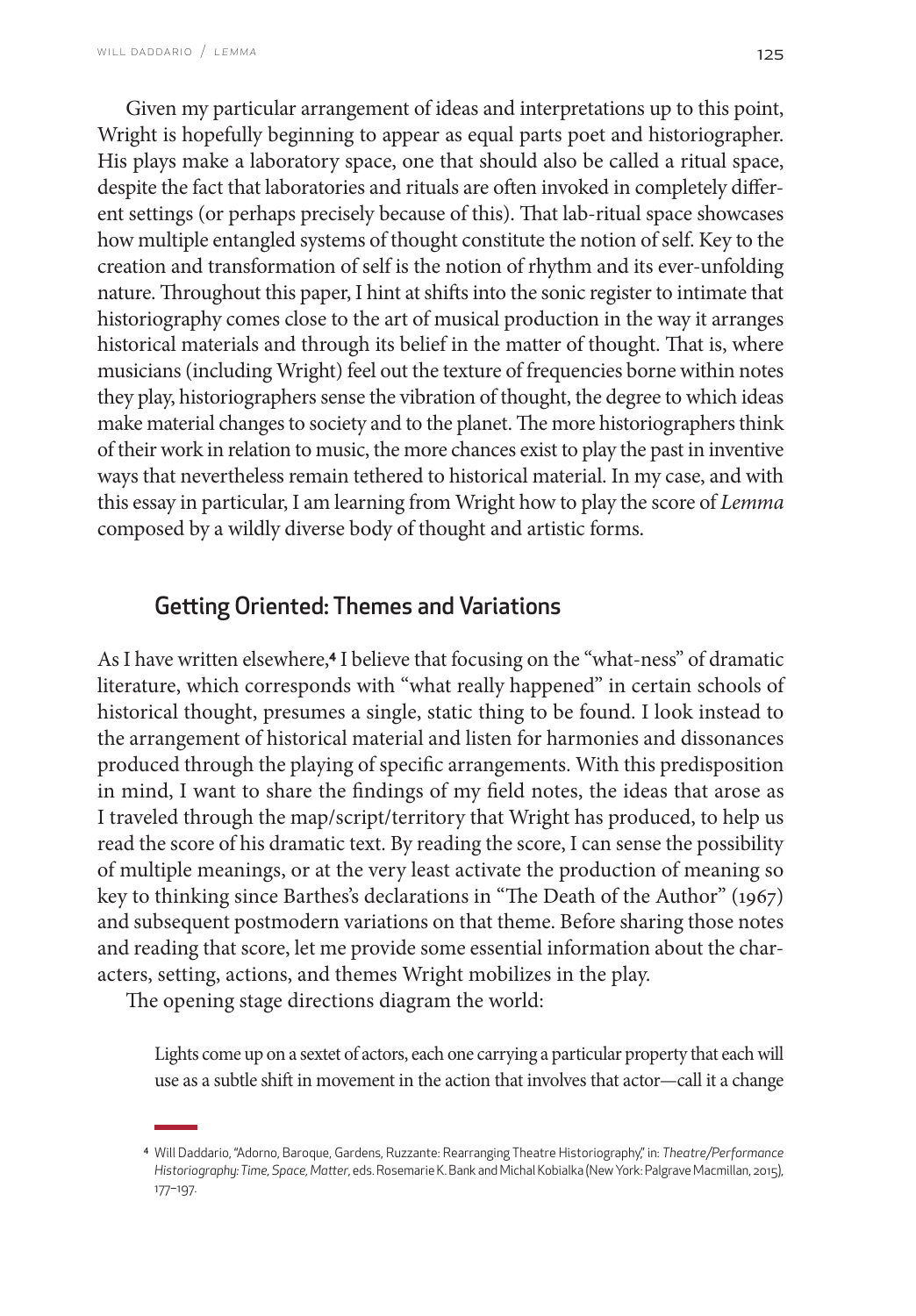in direction and a new placement of relationships. The actors move at first in a single line, then begin and carry out a series of differing positions with respect to each other, as though they were looking for the proper and perfect configuration of their group. They choose, and come to a first rest. Each one now sings an individual prologue.**<sup>5</sup>**

The actors form a sextet. The word "sextet" identifies a group of six, generally, and also, specifically, a musical group of six players. The actors are also musicians, as the instruction "sings an individual prologue" hints. The "singing" is not necessarily the kind of singing one would expect from a soprano or a bass voice; rather, it sounds to me like the singing in which poets across the ages have participated. The "song" is the story and the singing is its telling.

Next, Wright alerts us to objects carried by the actors. Throughout the text, certain objects will receive special attention and, in a sense, come alive. A white cloth carries extreme importance, as though it endows its carrier with a profound responsibility. Similarly, an obsidian knife will, perhaps, bring us into the orbit of Okigbo's poetic ritual incantations. As with the "power objects" (*boli*) of the Bamana and the sacred ritual objects of the Yoruba, these "properties" are endowed with agency and thus actively participate in the arrangement of the ritual action.

As the play progresses, the ritual affixes to a certain temporal window, one that is both past and yet to come (around again). The characters refer to this as the "third hour." "I want to know what happened in that third hour" (2), Bricco says to Fuadach. A few pages later, Lorg tells Bricco, "Fuadach will never tell you what happened in that third hour" (8). Throughout the text, this time signature emerges within the dialogue and then disappears into the background of the action. The third hour has passed, but the characters also work to revive it, as one might recall and relive a memory.

The third hour is most notably a time of the Christian temporal scheme, specifically one of seven dedicated times of prayer. Known as *Terce*, it corresponds, roughly, to 9am, or three hours after dawn. Its original importance is recorded in Acts 2:15 when, during that time, the Holy Spirit descended upon the Apostles. This was precisely fifty days after Easter and gave rise to the holy day known as Pentecost. In *Lemma*, however, this temporal destination, the third hour, a timespace coordinate that some characters can return to via memory but that remains an unseen destination for other characters, is tinted with a distinctly pre- or simply non-Christian color. We see this fact in certain references but also in ways the characters prepare the space with a ritual design on the ground. Altogether, then, the temporal nexus of the third hour evokes something like a neo-Baroque hybrid of Christian (Spanish), Gaelic, West African, Aztec, and other indigenous

<sup>5</sup> Jay Wright, *Lemma* (unpublished manuscript, 2017), 1. Subsequent references in parentheses are to page numbers in this manuscript.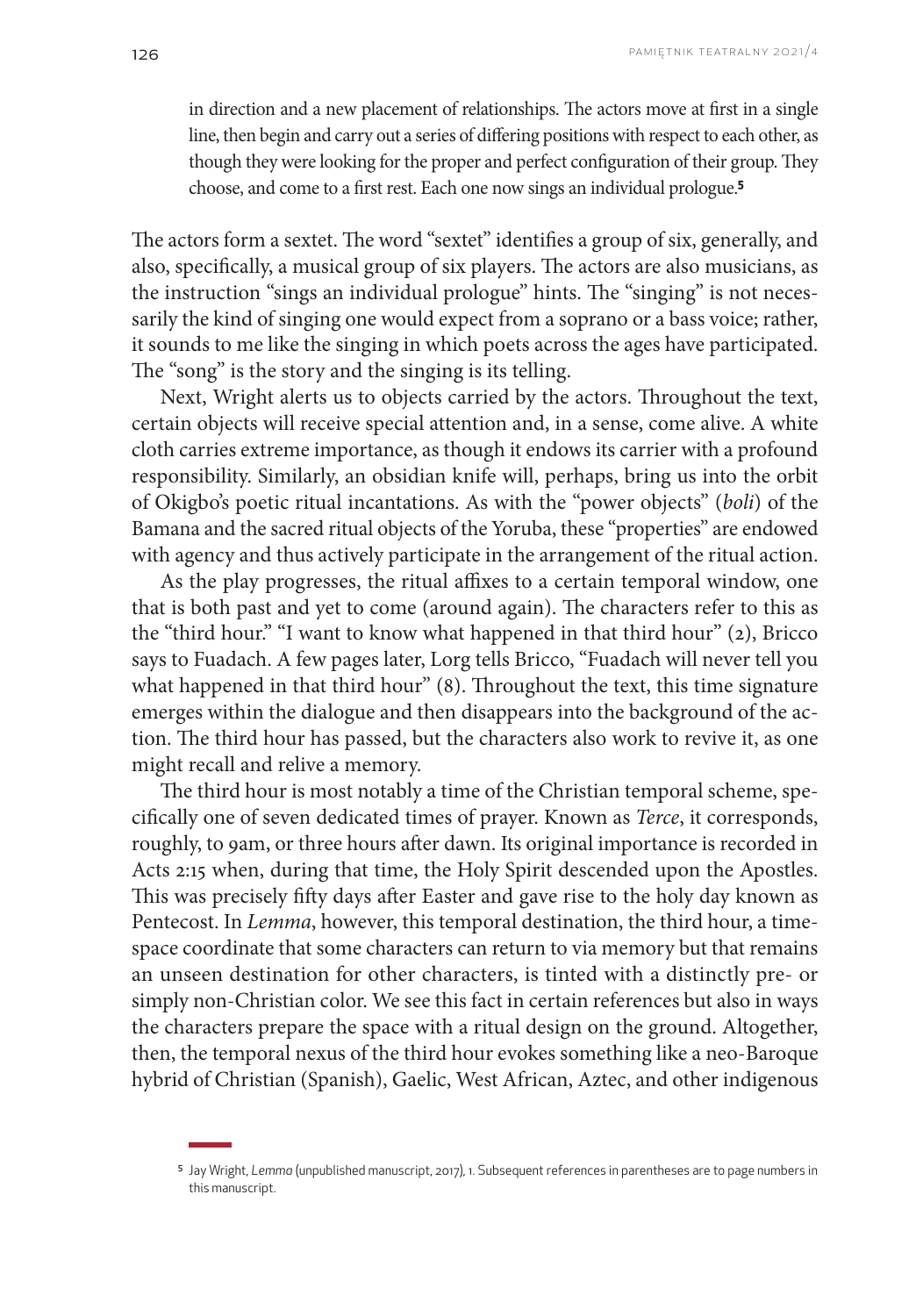ritual traditions. The hybridity so common to Baroque and neo-Baroque thinking intentionally destabilizes the ostensible certainty of Christianity's linear and teleological temporal scheme. Here Wright shows his work as a historiographer by making sure that the play's audience understands the specific notions of time and space in which all this action unfolds. This is not *Terce* as woven by Christians. It is more like a *Terce* third space, a liminal threshold of change and transformation that unites physical and spiritual change through one swift passage.

The final sentences of the opening stage direction reveal the importance of arrangement throughout the play. As the characters prepare the space and arrange themselves in different combinations (through dialogue, stage position, etc.), it becomes clear that the group is engaged in a kind of ritual invocation. They are attempting to evoke a memory, it seems, or perhaps to distill a pure memory from the overlap of multiple disparate (narratives of) memories. The picture they are seeking to develop involves three sisters, Carmen, Elzbieta, and Peregrinas. At one point, Spalla and Polso, yoked together as a kind of ancient Greek chorus involved in movements of strophe and antistrophe, ask directly "Did the sisters survive?" Ginocchio, another of Lorg's names, replies "No" (41). The specific details of these sisters, their deaths and their engagements with the six main characters who are producing this ritual remembering, becomes the focus of the play's second half. In Wright's opening stage direction, however, at least as much emphasis is placed on the act of arrangement as on the arrangement's actual effect, if not more.

# Historico-Poetic Entanglement

Playing *Lemma* requires that the spectator discerns the harmonic resonance produced by weaving together multiple systems of thought. One way to do this is to linger on direct citations from existing literary, philosophical, and other historical sources that Wright puts in his characters' mouths. For example, among the prologues sung in the opening moments, Voice D says:

Her nests, when one comes across them in dreams, lodged in rock-clefts, or the branches of enormous hollow yews, are built of carefully chosen twigs, lined with white horsehair and the plumage of prophetic birds and littered with the jawbones and entrails of poets. (1, then repeated 66)

These words come from Robert Graves's mytho-history *The White Goddess* (1948). In that work, Graves excavated what he believed to be the source of poetry's "true" language; namely, the magical language bound up with the ritual praise of the Moon-Goddess in the Old Stone Age. He claims that the matrilinear origins of this true language were overwritten by the patrilineal heritages of invading/migrating tribes who sought justification for imposing patriarchal systems of governance.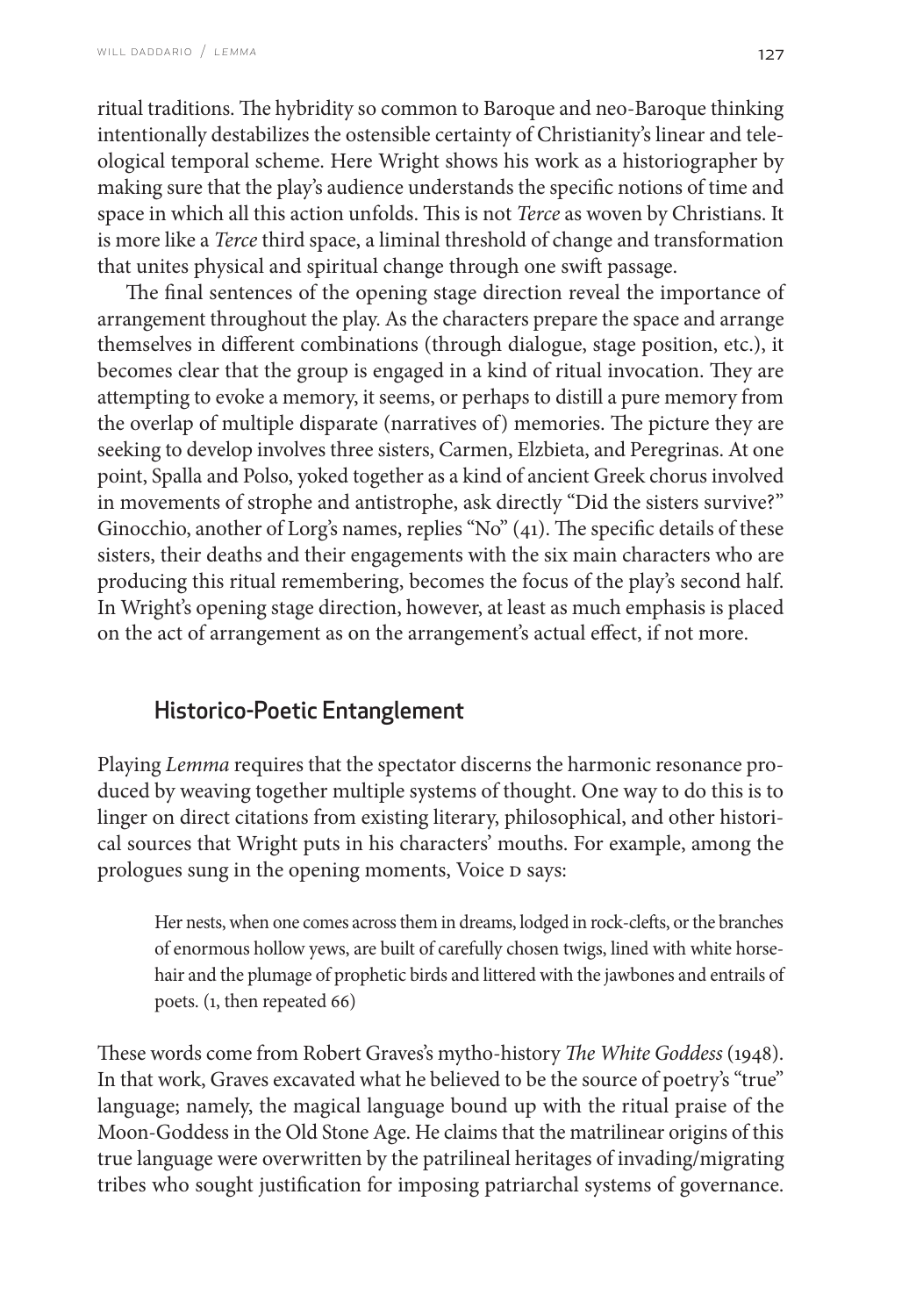From the 1950s onward, as Fran Brearton argues, much of Graves's poetry attempts to embody precisely the sonic quality of this ancient poetry where "Language itself is a honey trap, words a web in which we can be caught."**6** We could describe the language of *Lemma* in similar terms, and add that Wright subordinates the words' content (i.e., their meaning) to their sonic qualities, which in turn carry the ability to produce magical effects, such as the resurrection of a memory or transportation to the third hour.

There are six of these direct quotations in the play, and the words come from a surprising cadre of historical figures: Robert Graves, Luke the Evangelist, E. M. Forster (from an essay considering the presence of Giorgos Seferis's poetic spirit in C. P. Cavafy's work), the philosopher Elizabeth (G. E. M.) Anscombe, John Donne, and Nicholas of Cusa. Wright's quotations blend together like notes in a chord and produce an invisible yet sensible matrix of thought from which *Lemma*'s action springs.

When we listen to Wright's chord, what do we hear? There is a consideration of poetic genealogy first, or a meditation on how the lives of many poets live within a singular body. Graves, Forster (who comprehends the nested dyad of Seferis and Cavafy), and Donne sing of poetry's ability to enthuse (*ἔνθεος*, from Ancient Greek) or in-spirit other beings and remind us that poetic language makes palpable the limen between birth and death.

The Graves quotation doubles as a historiographical procedure insofar as it deconstructs the Christian facade erected around earlier religious practices and reinfuses poetry with a magical ability. This is more than a metaphor. Deconstructing actual architectural facades of churches throughout Mexico, for example, would provide access to pre-Christian structures activated within indigenous belief systems. Prayers that took place in those original spaces appear to contemporary Western eyes as arcane magic, and that magic is an analogue to types of spirituality practiced by Celtic priests and priestesses for which Forster advocates. Forster's words that "material that has grown old in monasteries and libraries" provide more historiographical intervention, drawing our attention to the distinction between books collected in archives, on the one hand, and the performative capacities of those words, on the other. In the same essay from which Wright's quotation is drawn, Forster likens historical sources motivating Seferis's poetry to a kind of choreography requiring a dancer's body to bring it to life. Cavafy's work, according to Forster, was to sort out where his Greek countryman's poetry failed to attach a body to diagrams of their inherited choreography and to ensure that the historical material's richness did not become but an ornamental source for hollow hymns. Wright is engaged in precisely this activity: a bodying forth of ritual language seeking to ground the sounds of voices in the here and now of

<sup>6</sup> Fran Brearton, "Robert Graves and *The White Goddess*," *Proceedings of the British Academy* 131 (2005): 300.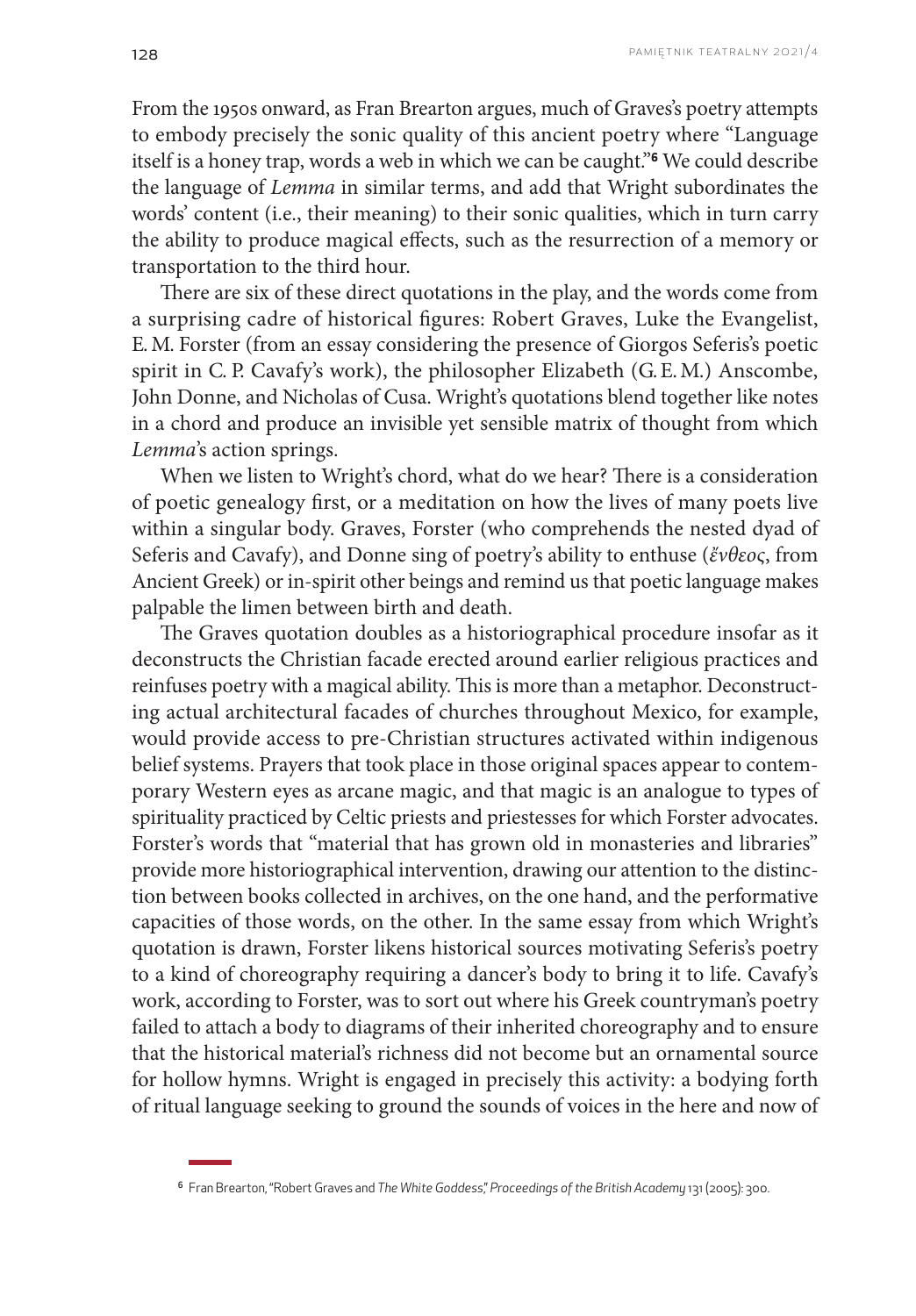the ritual's unfolding. We see this in the way *Lemma* begins with Voices A–F and ends with characters affixed to those voices. Voice D, who speaks Graves's words, lands in the body of Bacán, one of two female characters in the play. The Forster quotation belongs to Polso, the character who generates the ritual diagram on the ground of the performance space and who enters "ringing an agogo in a syncopated rhythm" (10).**<sup>7</sup>**

The last thread in the woven tapestry of poetic genealogy (other than Wright's voice, of course, which pulsates throughout the entire text) ties to John Donne's *Death's Duell* (1632):

We have a winding sheet in our mothers wombe, which grows with us from our conception, and we come into the world, wound up in that winding sheet, for we come to seek a grave.**<sup>8</sup>**

Interested in Nancy Selleck's notion of "*material embeddedness* of life and surround," Hester Lees-Jeffries unspools the significance wound up within Donne's reference to sheets. For Lees-Jeffries, such significance ties to an "early-modern textile imaginary" that saw in the common bedsheet the same material that would eventually become a tool for a midwife's work and at some point, sooner or later, one's own funeral shroud.**9** The sheet therefore links birth, sleep/stillness, and death and signifies this linkage throughout its life as a vibrant object. In *Lemma*, Donne's words come from the mouth of Bricco who, after citing Donne, promptly offers to handle the stage property-actant of the white sheet, which, we have learned by that point, serves a crucial function in the offing of the play's ritual.

Wright accomplishes at least two feats through the poetic family summoned together through his direct quotations. First, he calls our attention to the act of poetizing and the life experiences that tether poetry to bodies, thereby acknowledging poetry's material significance in the world. Words speak of people and things but that speech, when properly arranged, also opens up lines of sight into historical epistemes providing the conditions for poetry's mythic-religiomagical abilities. Perhaps this is where poetry becomes dramatic poetry. Second, the grouping of direct citations not only produces the connection between Graves, Donne, Forster, Seferis, and Cavafy, it also reveals the degree to which those figures were always already connected. This revelation helps us consider the entanglement of knowledge systems that scholars typically keep separated. More specifically, Wright prompts us to wonder how the existing entanglement

<sup>7</sup> The *agogo* is a bell that comes from Yorubaland and was crucial in religious ceremonies of the Yoruba as well as in candomblé ceremonies in the new world.

<sup>8</sup> Quoted in Wright, *Lemma*, 58.

<sup>9</sup> Hester Lees-Jeffries, " 'Thou Hast Made this Bed Thine Altar': John Donne's Sheets," in *Domestic Devotions in the Early Modern World*, eds. Marco Faini and Alessia Meneghin (Leiden: Brill, 2018), 269–287.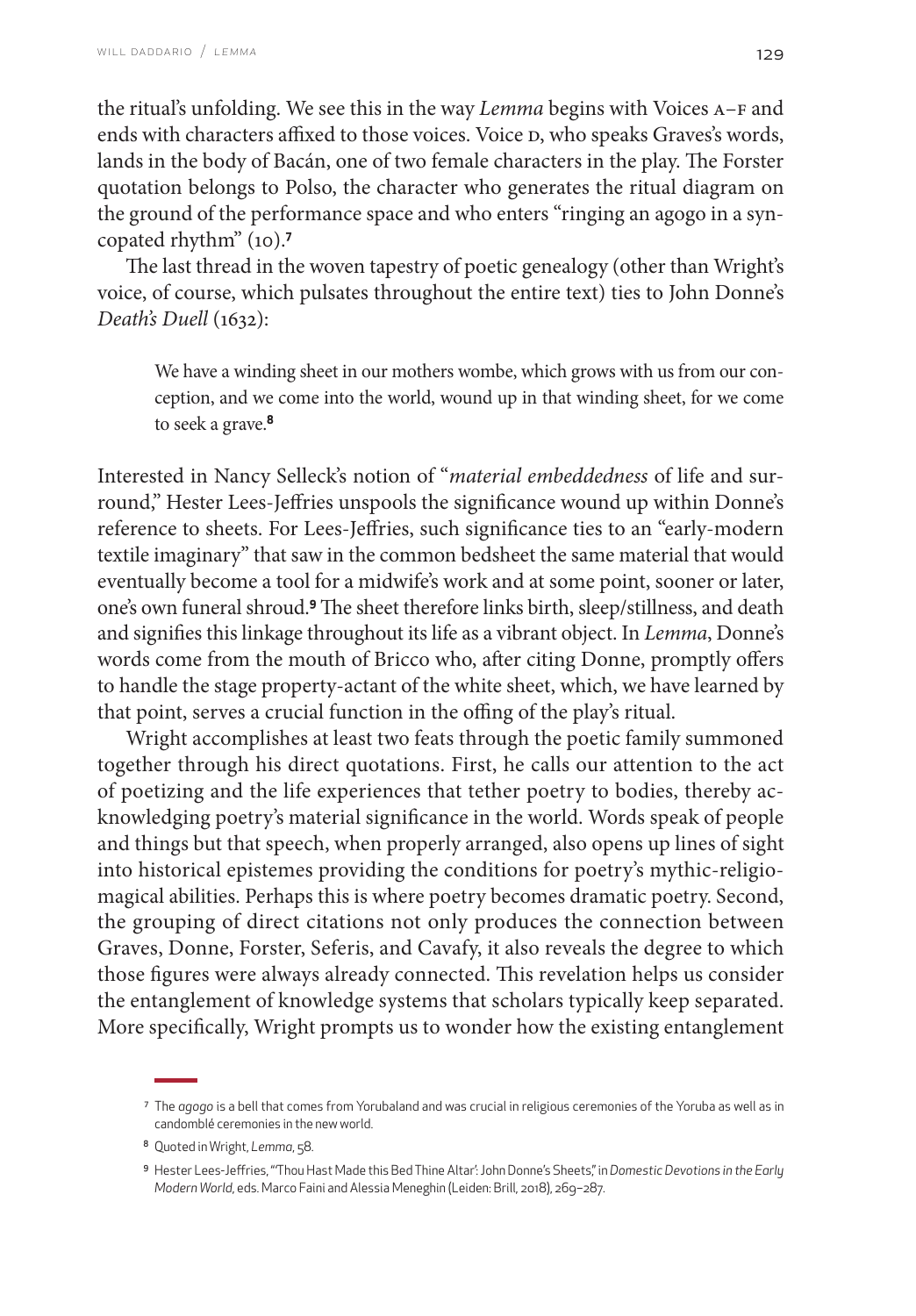of these poets' material ideas live on, in, and through his characters' bodies, and perhaps our own, as well.

The web of entangled historical thought also contains strands connecting secular, analytic philosophy, and religious beliefs. Wright illuminates these strands by placing the words of G. E. M. Anscombe in the mouth of Bacán: "thus St. Peter could do what he intended not to do, without changing his mind, and yet do it intentionally" (37). This single sentence, which appears at the end of Anscombe's *Intention* (1957), concludes what is otherwise a seemingly areligious, philosophical essay on ethics, action theory, and agency. Wright provides Anscombe with a philosophical partner through the brief passing invocation of the surname Polkinghorne, which the characters in *Lemma* affix to the mysterious Elzbieta (and perhaps, by extension, the sisters Carmen and Peregrina). John Polkinghorne was a British mathematician, physicist, theologian, and Anglican priest whose work consistently invoked the harmonies between science and religion. Thus, taken all together, Wright provides a specific constellation for us to ponder: Elizabeth Anscombe, Elzbieta Polkinghorne, John Polkinghorne.**10** The constellation does not mean something; rather, its identity-asarrangement produces a container to hold a certain story. In *Lemma*, the words of (female) philosopher Anscombe are spoken by Bacán, one of the play's two female characters, who repeatedly embodies the ghost of Elzbieta, thereby making her memory dance within the play's ritual. The philosophical text that is quoted, when paired with the play's ongoing ritual action, alerts us to the entanglement between theology and science. More than that, Wright alerts his readers that any magic taking place through the play's ritual—i.e., its particular form that both severs and sutures past and/from present, providing order to the transformation of being each character is undertaking—has a rational underpinning.

Throughout the play, the entanglement of global thought systems continues to reveal itself in multiple ways. I will offer one more example. Building on the theme sparked by Anscombe's words, I am drawn to the ways in which Wright's hybridization of Catholic thought places *Lemma*—and much of his work—within a neo-Baroque register. That is, Wright's characters inhabit subject positions that re-code Christian tropes within indigenous belief systems that predated the arrival of Spanish and Portuguese colonizers to the lands now known as Mesoamerica and South America. Early in the play, Fuadach wryly cites Luke 1:77–79, "to give light to those who sit in darkness and the shadow of death, to guide our way into the way of peace."**11** Wright's character attributes the words to a "fraudulent physician," a moniker that summons the apostle's credentials at the same time as it dismisses the doctor's ability. Whatever ills Luke may have been capable of healing through

<sup>10</sup> Probing deeper, we may also connect Forster to this trio by playing with the initials E. M., which appear in the poet's and the philosopher's names.

<sup>11</sup> Quoted in Wright, *Lemma*, 3.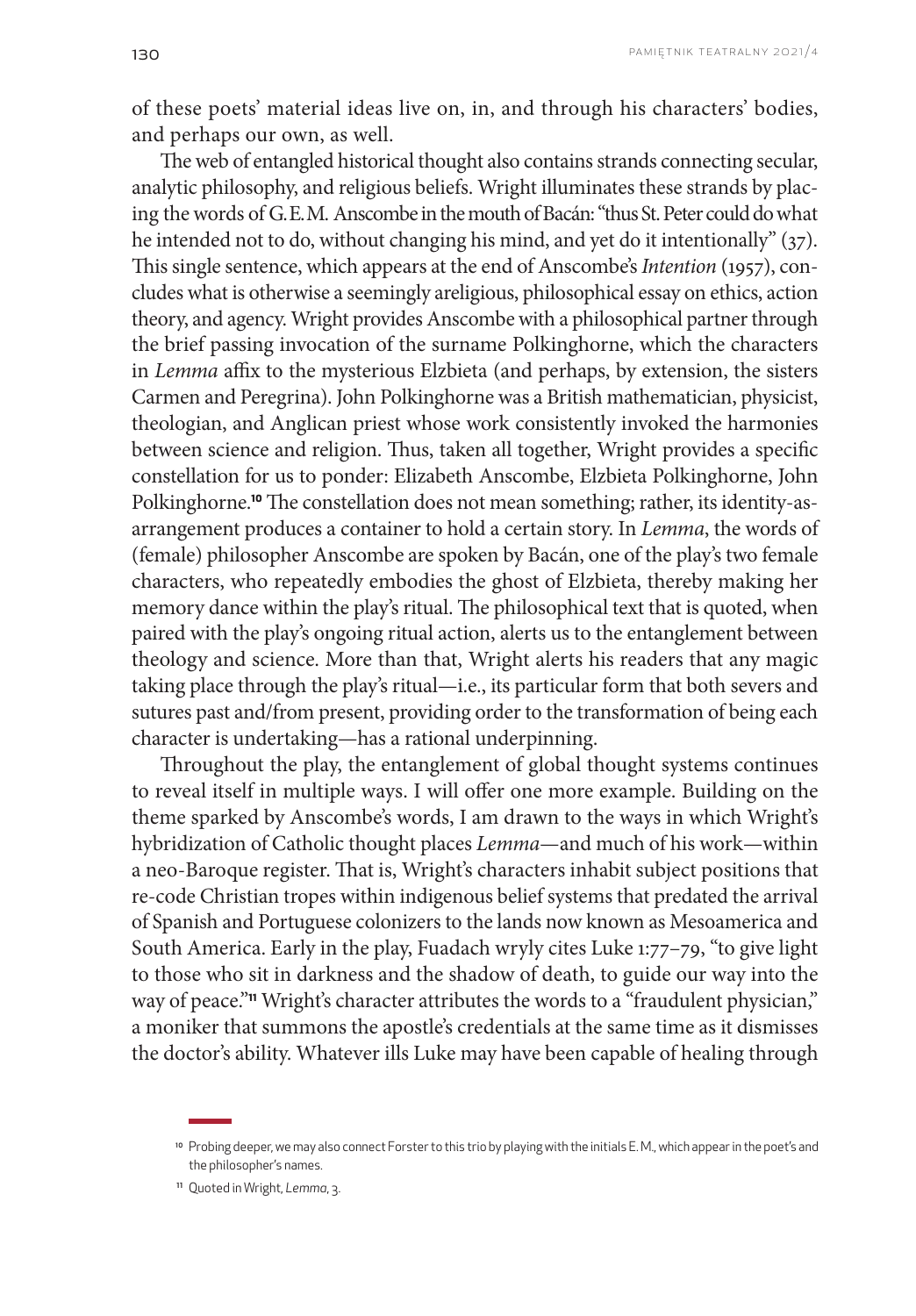medicine, his religious balm would not bring either light or peace to the inhabitants of the country now called Mexico. Each of *Lemma*'s characters is a mixture of Christian/Catholic beliefs and some other religious mode of knowing. This "other" quality does not, however, bar the characters from accessing the sacred.

The "other" quality of the hybrid sacred system of knowing demonstrated throughout *Lemma* is akin to the direct or gnostic experience of God familiar to mystics. This claim carries weight when we examine the final of Wright's six direct citations, which comes from the mystic Nicholas of Cusa's *De visione Dei*  (1453): "I will attempt to lead you, by way of experiencing, through very simple and very common means, into a sacred darkness."**12** If we juxtapose Cusa's words with those of Luke, we notice a similarity that quickly gives way to a crucial difference. The familiar trope of light and dark plays out in both quotations, but only Cusa's words retain a hold in *Lemma*'s territory, for only they elucidate the true fusion of light and dark. For Luke, heathens remain in the dark until the light is brought to them. For Cusa, personal experience of God leads to direct knowledge of the sacred without a shepherd. That direct knowledge takes place within "sacred darkness," a kind of plenitudinous emptiness discovered by hollowing out or decreating the self and becoming inhabited by the divine. As Forster's dancing body needed to bring life to the choreography of historic knowledge, Cusa's mystic body is required, but negatively; it is required to be emptied out and utilized as a point of view by God. Wright, no doubt aware of the theatricality of this arrangement, brings Cusa and Luke into the agon of *Lemma* and requires bodies of performers to step into the portals prepared by the text and the characters. In particular, these characters work within a religious framework common in what is termed Latin America, thereby placing Wright's mystic-theatrical experience in conversation with the neo-Baroque subjectivities discussed by authors including Alejo Carpentier, Carlos Fuentes, Haroldo de Campos, and Severo Sarduy.**<sup>13</sup>**

# Musical Dramaturgy

Moving through the web of thought revealed by Wright's assembly of textual citations brings us into contact with the playwright's deep, diverse reservoir of

<sup>12</sup> Quoted in Wright, *Lemma*, 63.

<sup>&</sup>lt;sup>13</sup> Neo-baroque subjectivities are constructed through playful invention forced upon each subject by colonizing forces. The discipline of the colonizing impulse metastasizes into a brand of excess that frequently finds expression in works of art. Regarding the authors listed here, please see the following for examples: Alejo Carpentier, *Concierto barroco*  (México: Siglo veintiuno editores, 1974); Carlos Fuentes, "Elogio del barroco," *Boletín de la Biblioteca de Menéndez Pelayo* 69 (1993): 387–410; Haroldo de Campos, "The Rule of Anthropophagy: Europe under the Sign of Devoration," trans. Maria Wolff Tai, *Latin American Literary Review* 14, no. 27 (1986): 42–60; Severo Sarduy, "'The Baroque and the Neobaroque' (1972)," in *Baroque New Worlds: Representation, Transculturation, Counterconquest*, eds. Lois Parkinson Zamora and Monika Kaup (Durham, nc: Duke University Press, 2010), 270–291.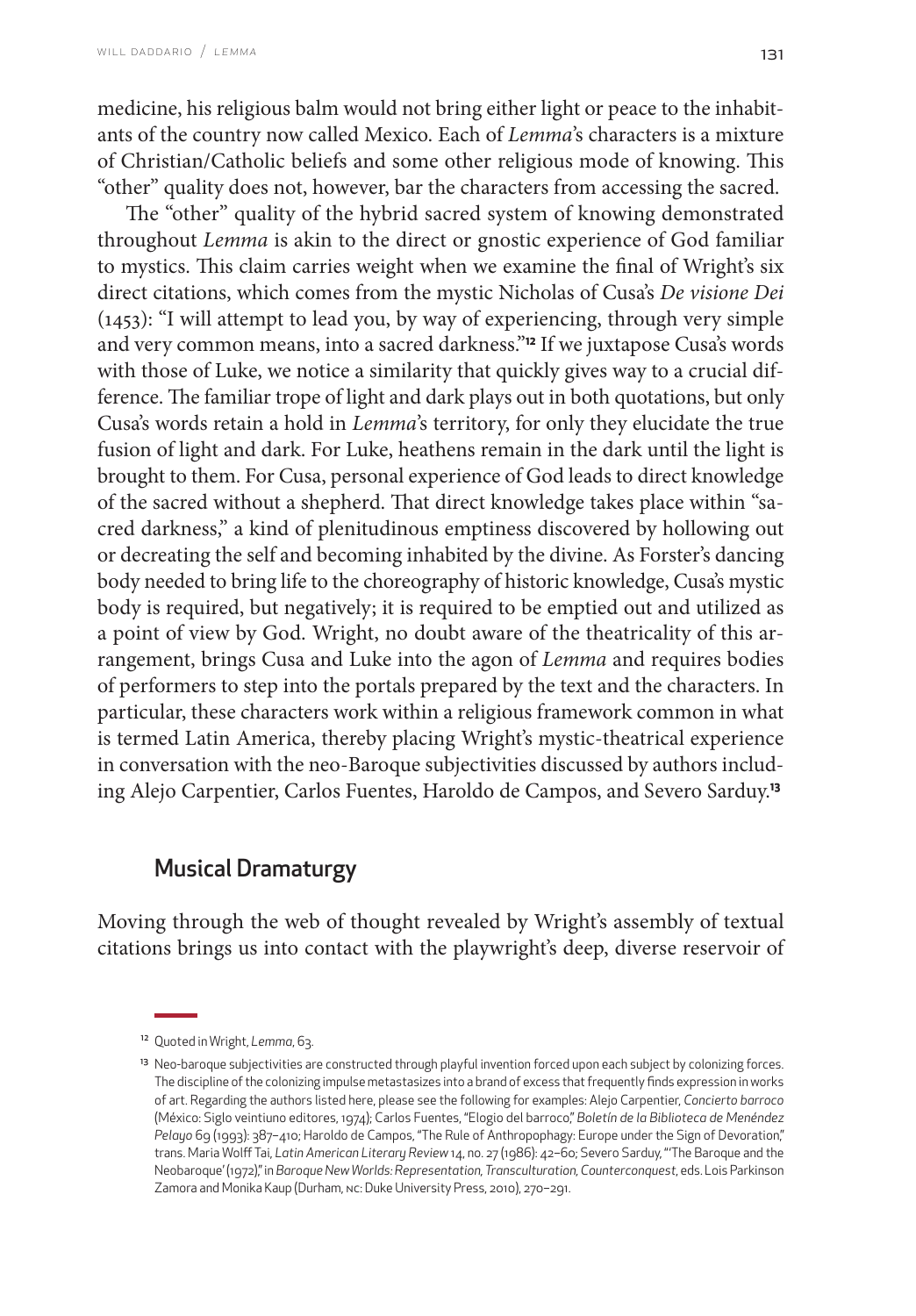knowledge. We find ourselves attempting to produce understanding out of a precise entanglement of analytic philosophy, mystic theology, geometric diagrams, linguistic polysemy, and the music without which we would not be able to feel the movement of the piece as a whole. *Lemma* revolves around a quality of musical dramaturgy that connects Wright to the jazz aesthetic of the Black Arts Movement while also placing him in his own sonic territory.

Throughout *Lemma*, the Lydian mode catches our ears. For example, Bricco, having volunteered to handle the vibrant white garment, attempts to prove his worthiness by singing a Lydian scale. Fuadach, both impressed and perturbed, responds, "Well, bravo for you" (59). Later, near the end of the play's action, the characters work to find the proper rhythm that will lead to authentically executing the ritual dance necessary to achieve the knowledge they seek. Fuadach offers to play a primary part in the ritual, but Spalla, the other female character in the play, hesitates. "Bravo. But you haven't convinced me that you have learned to dance." Wright inserts a stage direction, "Fuadach sings the Lydian scale," and then Fuadach asks "Will that do?" (65). His singing is not enough, however; to give proper shape to the ensemble's composition, the characters all need to sing together or they will "lose this moment." After this decision, the actors repeat the opening stage direction of the performance.

What follows in the text is a repetition of the Voices, each assigned a specific set of lines to sing. These are the same lines offered as "prologues" in the beginning of the piece. Here, however, Wright affixes a name, and also a body, to each of the voices. Voice D lands in the body of Bacán. Voice E lands in Spalla. Bricco in Voice c. After reciting the text from the play's beginning, the characters collectively approach the edge of the third hour and do their best to conjure the memory of Elzbieta and Carmen into the theater. After a few pages of dialogue, a Musician enters. This new character, who appears only at the play's end, serves as a kind of choir master and arranges the bodies into one final configuration upon the stage:

I want to test your unadorned voices. (Once he has them rearranged, he skips among them cajoling and assigning scales.) From d to d octave, from e to e octave, from f to f octave, from g to g octave, from a to a octave, from c to c. You see that you can do this, can't you? Sure, you can. We all have our voices; we all have something a voice must address, or even tame. (71)

As another stage direction tells us, "He points at each one for the assigned scale, then draws each one into singing a separate mode at the same time." While the characters sing, the Musician takes the white garment and dances away. The audience hears another voice draw everything to a close: "There was a story that began with the usual drainage of certainties, but the tale was quickly delivered to the failing stars and propped upon inconceivable delight" (72).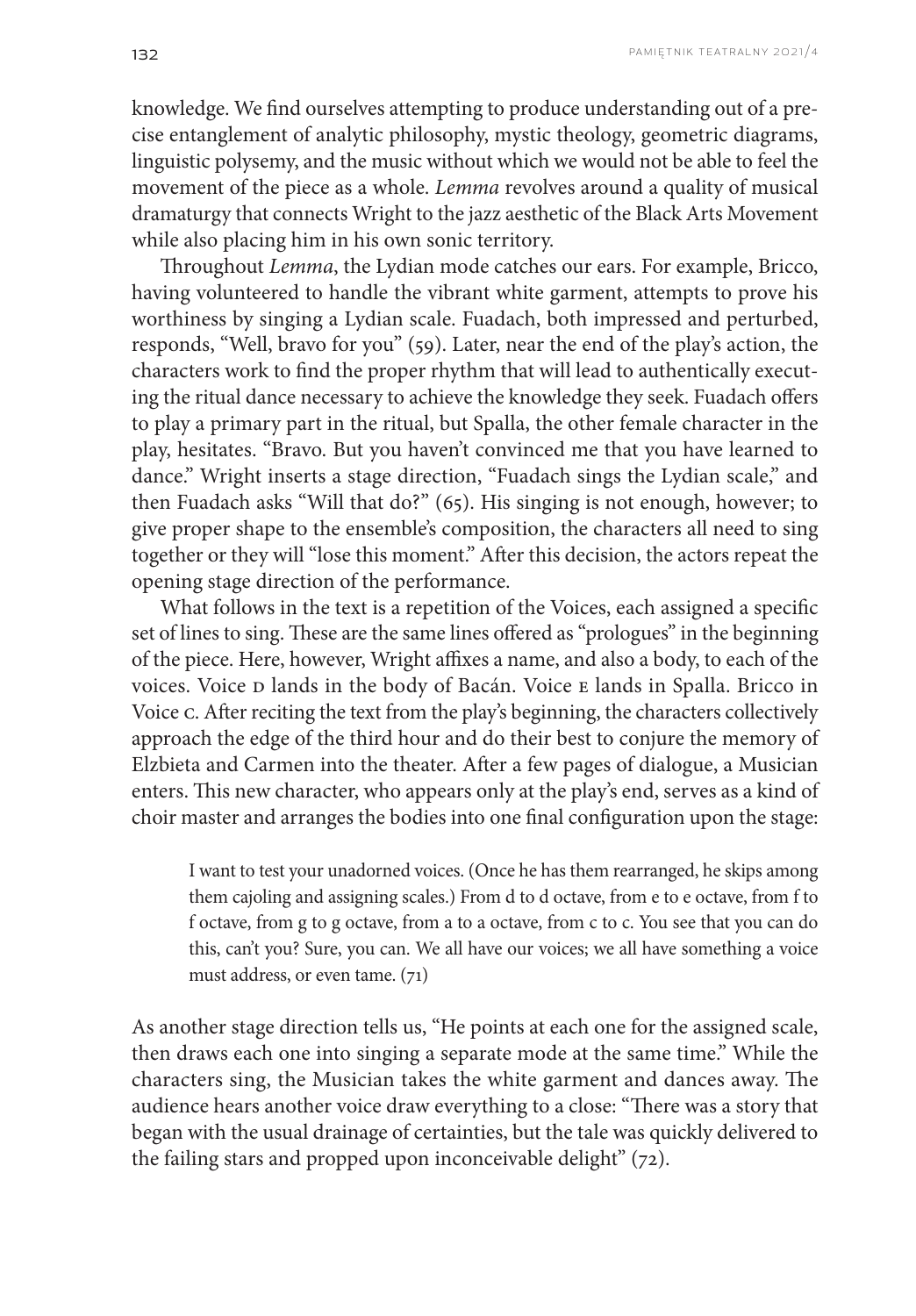The central role of singing, the presence of musical modes, and the repeated reference to the Lydian throughout the text brings to mind George Russell's work of music theory, *The Lydian Chromatic Concept of Tonal Organization* (1953). Russell's theory does not form a system, "but rather a view or philosophy of tonality in which the student, it is hoped, will find his identity."**14** This work instigated a paradigm shift in the sound of jazz improvisation and was championed by many well-known players, perhaps most assertively by Ornette Coleman. In an interview with Russell, Olive Jones provides a connection between Russell's work and Wright's play:

Russell believes the significance of his concept to be that it puts music back on the track where it started back in the time of Pythagoras and other Greek philosophers. He feels that the problem has been that certain laws of Christianity influenced the development of music to such an extent that it was pulled away from its most natural systems toward the super-imminence of the major mode. . . . The Lydian Chromatic Concept reestablishes the link between the relatively recent laws of equal temperament and the ancient laws with their emphasis on movement through pure fifths.**<sup>15</sup>**

A musical historiographical maneuver in Russell's work rhymes boldly with Wright's aesthetic sensibilities. By uncovering the quality of sound and its related theoretical system from underneath the edifice erected on ancient grounds by the Christian church, Russell frees up a pallet of musical relationships that provides contemporary jazz musicians with a new kind of song, one capable of telling a story outside the harmonic and ideological constraints of the major mode.

Russell has always been vocal about the social relevance of his Lydian chromatic concept:

it's o.k. to talk about black liberation and black this-and-that, but nothing is going to change fundamentally in this society which is ruled by laws that are so precious to their makers. One has to question the laws. That's what I did; that's what absorbs me.**<sup>16</sup>**

Musical laws penned by the church do not provide the conditions of possibility for a truly emancipatory musical language and expression. Likewise, laws touting equality will always harbor a principle of structural exclusion that makes of white people always-already deserving of equality and Black people always-almostready-to-deserve it. What would be needed for equality would be a completely

<sup>&</sup>lt;sup>14</sup> Georges Russell, The Lydian Chromatic Concept of Tonal Organization: The Art and Science of Tonal Gravity, 4th ed. (New Delhi: Concept Publishing, 2001 [1953]), n.p.

<sup>15</sup> Olive Jones and George Russell, "A New Theory for Jazz," *The Black Perspective in Music* 2, no. 1 (1974): 65.

<sup>&</sup>lt;sup>16</sup> Jones and Russell, "A New Theory for Jazz," 72.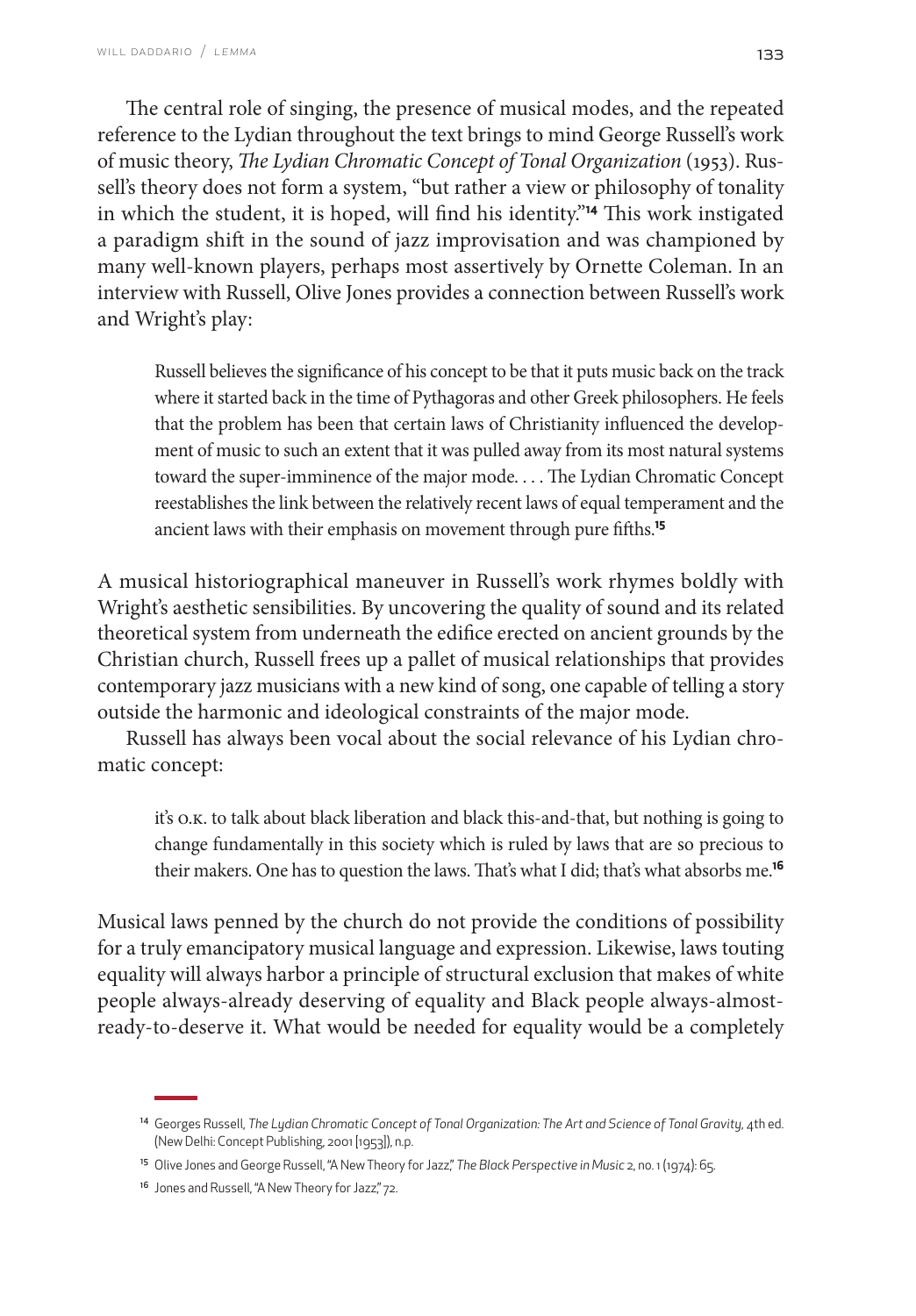new language with which to pronounce new laws premised on new ways of living together. Unable to swing that, Russell finds a new (old) language that eventually becomes the bedrock of so-called free jazz.

In the same way that Russell's theory provides musicians "with an awareness of the full spectrum of tonal colors available in the equal temperament tuning," Wright's global web of entangled knowledge systems presents theater makers with a synesthetic fusion of sight and sound capable of producing a theater space that doubles as a site of ritual incantation. *Lemma* is a score from which players might produce a precise set of time-space coordinates that guide the performers and audiences to the cusp of the always-becoming present, an event horizon that leads not to firm identities and certain knowledge calculated in advance but, rather, to a fluid and improvisatory identity of both things and people. The text attempts to paint a wormhole into existence through its music, one capable of reviving memory and honoring the capacities of the "American" identity (understood here in its neo-Baroque, *mestizaje* shape). Similar to Wright's recently published *The Geometry of Rhythm* (2019), in which two characters explore a process of inter-subjective becoming keyed to the movement of the so-called "Gypsy" or Harmonic Minor Scale, *Lemma* produces a visual event (theater) from a musical dramaturgy that departs from the tonal potentialities inhering within the Lydian mode.

## Wright's lemma

The play's name is a polyseme. A lemma in the discourse of logic is a passage forged through a minor proposition en route to a decisive proof. In lexicography, a lemma is the "canonical form" from which issues a set of related words (e.g., dance: dance, dances, danced, dancing). Psycholinguists use "lemma" to name the abstract concept of a word that the brain selects prior to uttering anything, a kind of mental model from which will sprout a sound laden with meaning. With Wright's play, we find a new valence to "lemma." The text is a transition point, a hinge, or perhaps a port of embarkation that doubles as a cellular matrix from which grows both potential and actual lives (which always contain pasts, presents, and futures). *Lemma* takes place at the horizon where a memory is given form through the precise language and musicality with which that memory is spoken. We might be able to claim that the memory in question is a history of love and death, generally, spoken of through the particular story of the sisters Elzbieta and Carmen. This history informs the identity of the characters in the present. Indeed, each is incomplete without the memory. At the same time, each character will remain precisely incomplete because the memory's repeated telling ensures no static identity for the figures and events that make up the past. *Lemma*, with its emphasis on the art of arrangement through which an individual makes him/her/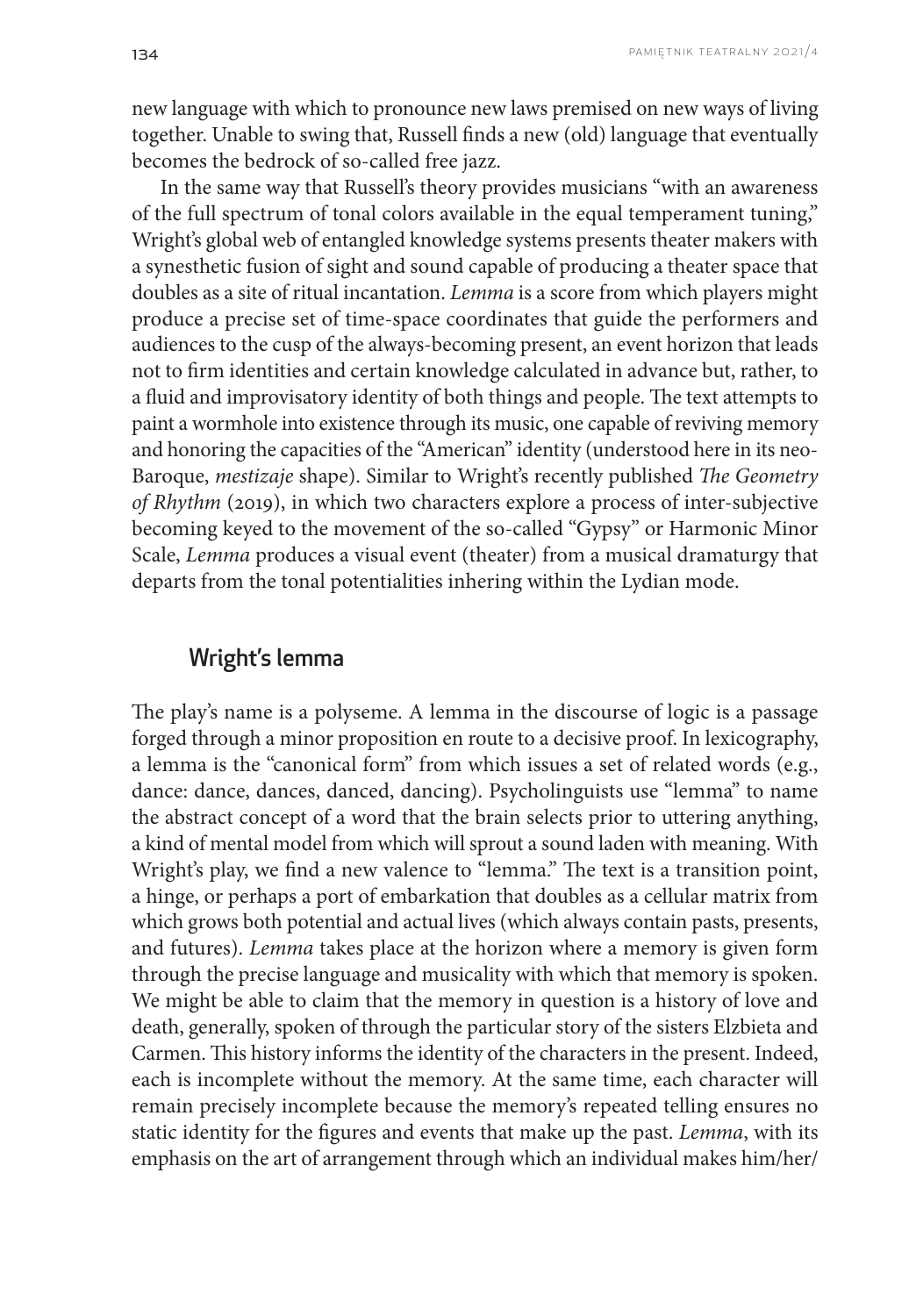themself out of the memories and texts of others, becomes legible as a passage, one that connects past and present in the unfolding of theatrical action.

To make a self within that passage, we must dance in a rhythm that allows the multiplicity within us to come forward in harmony, where "harmony" is a free $(r)$ concept that eludes the constraints of the binary of harmony/dissonance. *Lemma* shows us the labor required of bodies attempting to find this rhythm. Here, it becomes possible to speak of Wright's lemma as a study in rhythm, and more specifically of idiorrhythm.

This strange term comes from Roland Barthes's 1977 lectures at the Collège de France, translated into English as *How to Live Together*. The word has Ancient Greek origins and comes from the fusion of *idios* (particular) and *rhuthmos* (rhythm, though in a particular sense, as I will explain), and belongs, historically, to "any [religious] community that respects each individual's own personal rhythm."**17** It was, therefore, on the other side of the disciplinary continuum from what would become the Christian monasteries, insofar as the latter mandated a strict rhythm in accordance with a temporal scheme constructed around prayer and a long list of representational practices that bound individual monks to the larger body of the church. From this word, idiorrhythm, Barthes develops a typology of communities, most clearly apparent in works of fiction, presenting multiple ways of living with each other. The tacit "we" here is quite global in reach, and thus we might read Barthes's lectures as a philosophical fantasy aimed at conjuring a utopian space through art. Barthes's conjuring skills are limited, however, insofar as no utopia pops into existence. Nevertheless, the thinking demonstrated in the lecture series prepares "idiorrhythm" for a wide variety of uses in philosophical discourse.

In terms of *Lemma*, we find the six primary characters engaged in an idiorrhythmic exercise. Their incessant work of arranging themselves properly, attempting to locate "the proper and perfect configuration of their group," is precisely a syncopation of particular rhythms. They never fall in line with a single commanding rhythm, despite the hope that such a master rhythm will accomplish a performance of the play's ritual. Instead, we see each of the characters assert his or her own mode of speech, philosophical inclinations, and styles of movement. Only when the Musician arrives at the conclusion of the play does the group seem to find their perfect configuration, but even then the arrangement permits heterogeneity. Each character sings his or her own scale. The scales overlap into a cosmological concert in which the particularity of the character evades complete subsumption into the group, much in the same way that a sextet of jazz instrumentalists can collaborate as a group, find a jam, yet never fully cohere into a homogeneous singularity.

<sup>17</sup> Claude Coste quoted in Roland Barthes, *How To Live Together: Novelistic Simulations of Some Everyday Spaces*, trans. Kate Briggs (New York: Columbia University Press, 2013), xxii.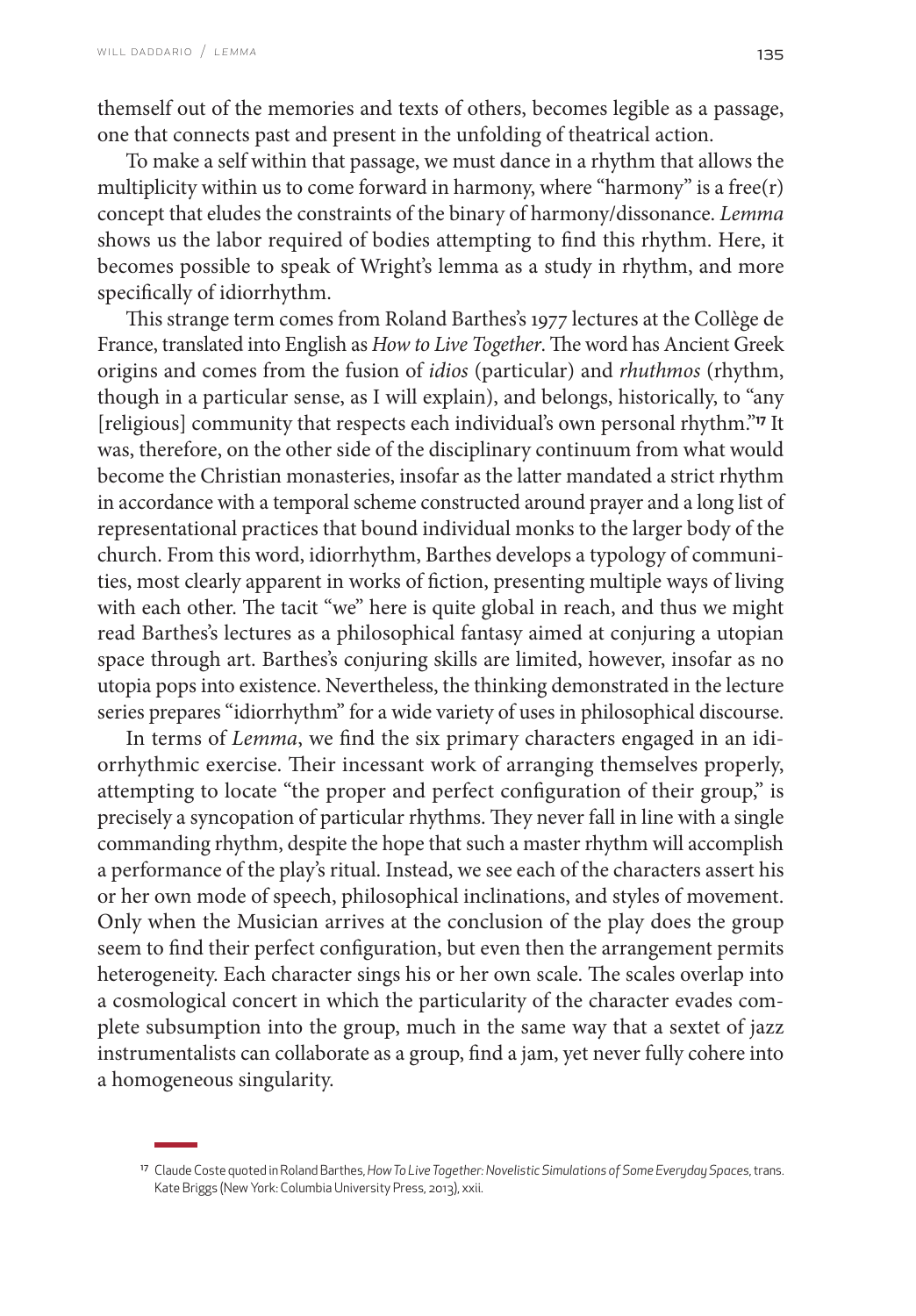The purpose of summoning idiorrhythm in this essay, however, has as much to do with Wright as a poet and historiographer as it does with the world of the play he has created. Barthes, in the lecture section from February 2, 1977, dedicated to "power," offers the following insight:

Once again, what we're dealing with is: a consubstantial relationship between power and rhythm. Before anything else, the first thing that power imposes is a rhythm (to everything: a rhythm of life, of time, of thought, of speech). The demand for idiorrhythm is always made in opposition to power.**<sup>18</sup>**

Let's return to the question I posed at the start of this essay: Where is Wright? He was not in step with the rhythm of the Black Arts Movement, as it was the arm of the Black Power Movement, a movement committed to producing a single Black Power that could counter deathly Whiteness. Despite their revolutionary gestures (both successful and failed attempts), both BAM and the Black Power Movement more generally sought to impose *a* rhythm on Black thought. But Wright's affinity for idiorrhythmic structures carried him off elsewhere. More specifically, both then and now, he understands the Americas to operate as an idiorrhythmic experiment. As such, the America for which he produces space in his poetry and his plays combines so many voices and cultural traditions into a heterogenous assemblage that preserves the friction between disparate knowledge systems while also demonstrating how difference can cohabitate with itself. In this way, Wright's *rhuthmos* rhymes with the aesthetics of the neo-Baroque and the jazz improvisations imagined by Russell, Coleman, and other musicians of a similar ilk.

Just as Russell sought to bypass the harmonic laws imposed by the Christian church so as to revive for modern jazz the philosophical world of music alive in Pythagoras's era, so too can we bypass the church of the Black Arts Movement to situate Wright in a historical trajectory that cultivates the Americas out of a radically heterogeneous combination of sources. To do this, we can borrow Barthes's distinction between rhythm and *rhuthmos*:

rhythm ≠ *rhuthmos*. Idiorrythmy: a means of safeguarding *rhuthmos*, that is to say a flexible, free, mobile rhythm; a transitory, fleeting form, but a form nonetheless. . . . *Rhuthmos*: a rhythm that allows for approximation, for imperfection, for a supplement, a lack, an *idios*: what doesn't fit the structure, or would have to be made to fit.**<sup>19</sup>**

Characters attempt to figure out how to live together. They arrange themselves like notes in a scale and like atoms in a molecule, attempting to find the right fit.

<sup>18</sup> Barthes, *How To Live Together*, 35.

<sup>19</sup> Barthes, 35.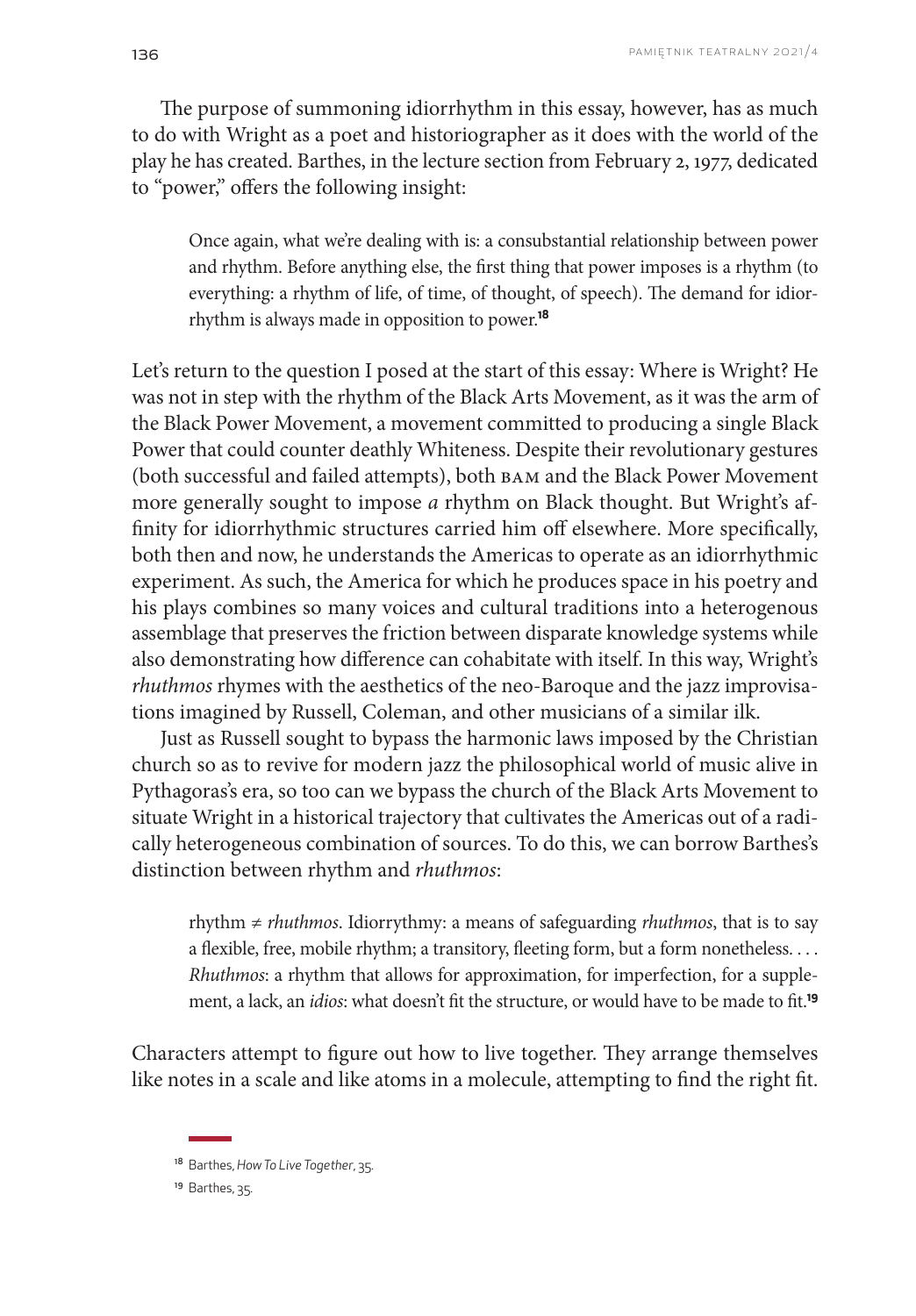Their movements are supported by the certainties of historical voices but they also remain tethered to the uncertainties of memory. As such, there is always a lack or an imperfection in their arrangements. Wright is jamming here, and his own idiorrhythmic sensibilities provide the overall tone of the jam session. Whatever we make of *Lemma*, we must preserve the act of making, showcasing that as a vital element to this work for the theater.

# What Historiography Becomes?

Throughout Wright's work, poiesis produces strands in the great web of the world while also revealing the fact that entanglement was always already taking place. *Lemma* produces a different Black, American theater. What I am able to present of the play's ritual conjuration and jazz structure in this essay offers a soundbite of an idiorrhythmic community of intellectual forces bodied forth in characters with their own particular aims and desires. We see here a glimpse of the multitude that might thrive in all of us who identify as Americans if we broaden the scope of our identity to include practices and harmonies that have been occluded by dominant narratives of belonging. At the same time, Wright is simply showing us what already exists. Anscombe, Donne, Russell, the Lydian mode, the sound of the agogo, rituals hinging on the swift blade of an obsidian knife: these atoms combine into the ever-transforming molecules of American lives. The question is: Do we hear all these sounds when we speak of a "we"?

*Lemma* presents a specific set of historiographic maneuvers challenging three key aspects of contemporary thinking related to theater and performance studies. First, by staging his thought in theatrical form, Wright destabilizes the notion that both historical knowledge and historiographic consciousness in the present are ever readymade or complete. Throughout the drama's development, the perpetual arrangement of characters presents identities *in formation*. Likewise, the ritual frame subtending the play's action provides a repeatable structure but demands of the performers, like most theater, that they enact the play's action live, as if playing a concert. I understand Wright's lesson here as one that addresses the processual development of what things are. Things come to be. Nothing already is. The theater that houses *Lemma* is not one that pre-exists the staging of the play but comes into existence instead as the play is produced. Likewise, the past, any past of which historiographers speak, does not pre-exist the telling, and thus the inflection of the telling and the arrangement of notes effectively construct the past while also shaping and reshaping it in the present.

Second, the relationship between the identities of *Lemma*'s characters and their memories and histories challenges me to rethink the way historiographers drag the present into the past and represent past events in the present. Perhaps one reason that Wright's characters never fully or successful reconstruct the central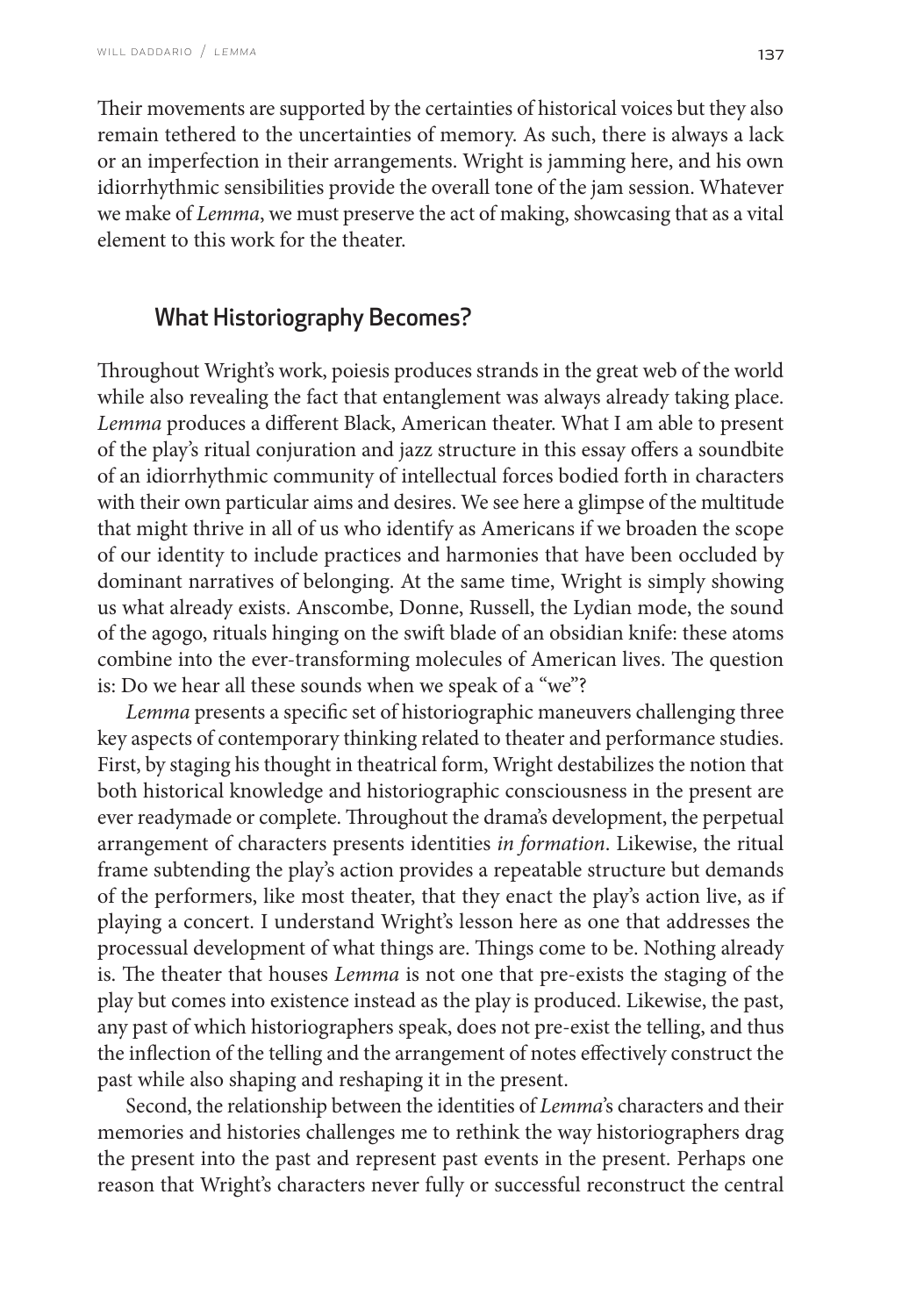past event of the play's action—i.e., the disappearance of the three sisters—is because that past event is always in flux. As such, without an objective and static past from which to draw any certainties, the characters in the present get hung up on how they are *playing* the past, so to speak. In terms of historiography, the parallel is clear. In the absence of a static and certain past event or a timeless space safely housing historical objects and personages, don't we always find a field of tensions produced each time that the present attempts to make contact with the past? Remembering correctly may not be possible, but the ethics of remembering *in tune* are nevertheless palpable. To play the past is to reveal how the past gathers concretely in the present, if even only temporarily before shifting form. Historiography thus takes shape as a spatial undertaking, not a science undertaking the revelation of temporal mysteries, but an art producing theatrical experiments in the present, the purpose of which is to examine the tensions between diverse thought systems shaping each and every historical figure, object, and event.

Third, any such identity must never succumb to the illusion that it emerges from a single original point. Black American theater is assembled each time a specific palette of relationships is activated. In the case of the Black Arts Movement, that palette had only a certain number of colors. All paintings were to be created from that color scheme, or else the resulting product would not and could not serve the movement. Wright is clearly unconcerned with such service. Rather, we find him several decades into a deep dig that has unearthed a surprisingly heterogeneous and at times dissonant tonal and chromatic matrix. Robert Graves and John Donne participate in Wright's American identity, but so too does Russell's music theory and Cavafy's uneasy Greek poetic inheritance. Ancient Greek drama provides a productive sense of communal or collective voicing. Beckett's contemporary uptake of Irish aesthetic sensibilities is in play, too. Spanish becomes a fruitful language through which to voice some of this aesthetic. Wright hears all of these sources and linguistic forms in the sound of the agogo and other instruments brought to the New World by enslaved Africans. He wonders what types of rhythms will be of use as Americans dance their way into existence. Could we say that the adjective "Black" takes a backseat to American in *Lemma*? Yes, but only insofar as the latter constitutes a theater in itself through which all the tensions of Blackness, and for that matter Whiteness, will play out and arrange themselves into ever-shifting and uncertain identities.

■

#### **Bibliography**

Anscombe, G. E. M. *Intention*. Cambridge, MA: Harvard University Press, 2000. Barthes, Roland. *How To Live Together: Novelistic Simulations of Some Everyday Spaces*. Translated by Kate Briggs. New York: Columbia University Press, 2013.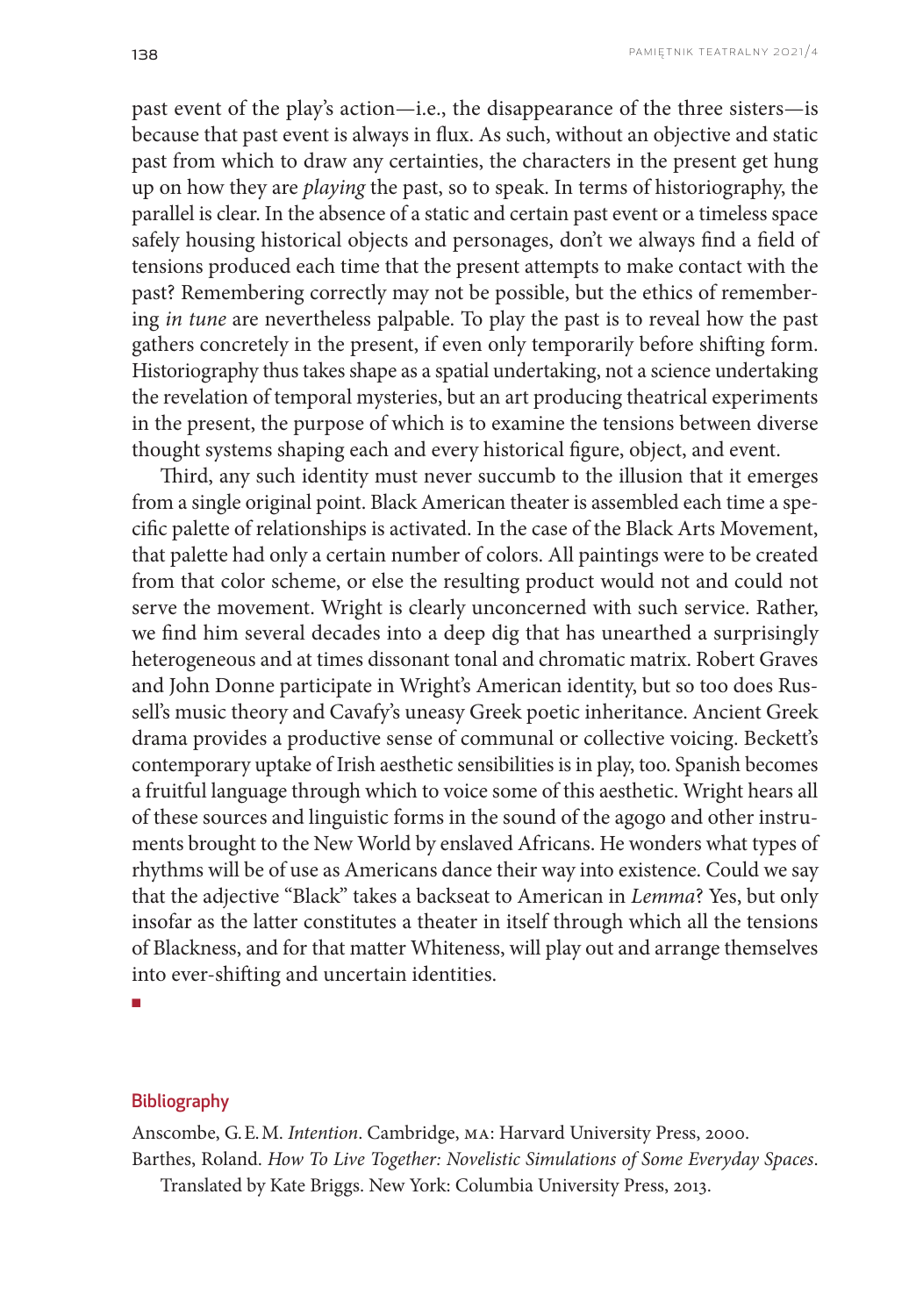- Brearton, Fran. "Robert Graves and *The White Goddess*." *Proceedings of the British Academy* 131 (2005): 273–301. https://doi.org/10.5871/bacad/9780197263518.001.0001.
- Deleuze, Gilles. *Difference and Repetition*. Translated by Paul Patton. New York: Columbia University Press, 1994.
- Forster, E. M. "The Poetry of C. P. Cavafy." In *Pharos and Pharillon*, 110–117. New York: Alfred A. Knopf, 1923.
- Graves, Robert. *The White Goddess: A Historical Grammar of Poetic Myth*. New York: Farrar, Straus and Giroux, 2013.
- Jones, Olive, and George Russell. "A New Theory for Jazz." *The Black Perspective in Music* 2, no. 1 (1974): 63–74. [https://doi.org/10.2307/1214151.](https://doi.org/10.2307/1214151)
- Lees-Jeffries, Hester. "'Thou Hast Made this Bed Thine Altar': John Donne's Sheets." In *Domestic Devotions in the Early Modern World*, edited by Marco Faini and Alessia Meneghin, 269–287. Leiden: Brill, 2018.
- Russell, George. *The Lydian Chromatic Concept of Tonal Organization: The Art and Science of Tonal Gravity*. New Delhi: Concept Publishing, 2001 [1953].
- Wright, Jay. "Desire's Design, Vision's Resonance: Black Poetry's Ritual and Historical Voice." *Callaloo*, no. 30 (1987): 13–28. [https://doi.org/10.2307/2930633.](https://doi.org/10.2307/2930633)

Wright, Jay. *Explications/Interpretations*. Lexington: University of Kentucky, 1984.

## Abstract

## *Lemma:* Jay Wright's Idiorrhythmic American Theater

This essay presents Jay Wright's play *Lemma* as a historiographical challenge and also as a piece of idiorrhythmic American theater. Consonant with his life's work of poetry, dramatic literature, and philosophical writing, *Lemma* showcases Wright's expansive intellectual framework with which he constructs vivid, dynamic, and complex visions of American life. The "America" conjured here is steeped in many traditions, traditions typically kept distinct by academic discourse, such as West African cosmology, Enlightenment philosophy, jazz music theory, Ancient Greek theater, neo-Baroque modifications of Christian theology, pre-Columbian indigenous ways of knowing, etymological connections between Spanish and Gaelic, the materiality of John Donne's poetry, and the lives of enslaved Africans in the New World. What is the purpose of Wright's theatrical conjuration? How do we approach a text with such a diverse body of intellectual and literary sources? The author answers these questions and ends with a call to treat *Lemma* as a much needed point of view that opens lines of sight into Black and American theater far outside the well-worn territory of the Black Arts Movement.

## Keywords

Jay Wright, *Lemma*, musical dramaturgy, American theater, idiorrhythmy, ritual, Blackness, performance philosophy